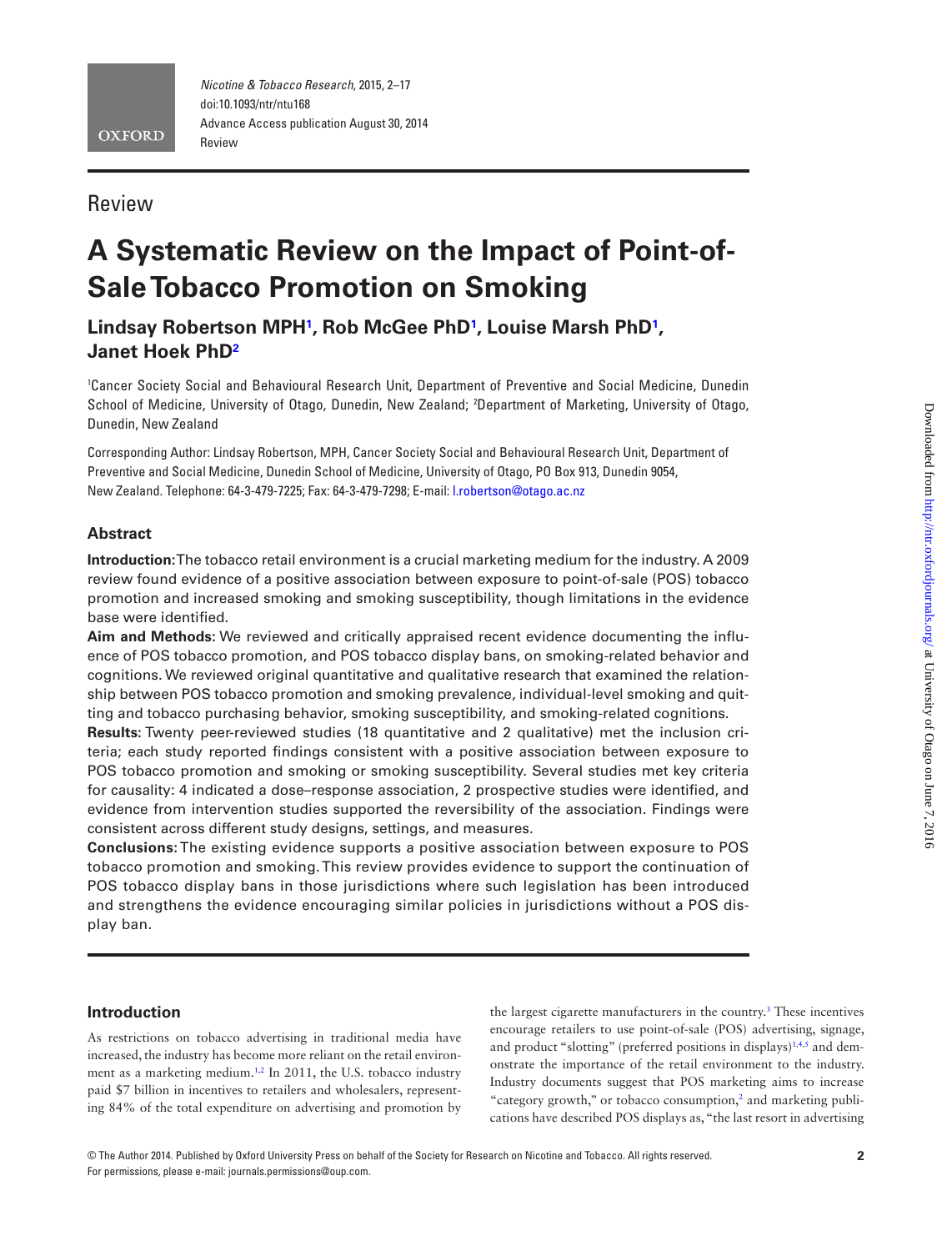tobacco products."[6](#page-14-5)(p8) Data from the United States suggest that POS tobacco promotion may increase sales by 12%–28%,<sup>[7](#page-14-6)</sup> so it is unsurprising that the industry has opposed moves to ban the open display of tobacco products in retail outlets<sup>8,[9](#page-14-8)</sup> and mounted legal challenges to this policy[.7,](#page-14-6)[10](#page-14-9)

In 2009, a systematic review identified 12 peer-reviewed articles examining the impact of POS tobacco promotion<sup>11</sup>: 10 on smoking initiation among children and 2 on adult smokers. The evidence was consistent with a positive association between exposure to POS tobacco promotion and increased smoking; however, areas of weakness in the evidence base were highlighted. The need for more prospective studies was identified, as well as for studies on POS promotion and quitting and research pre- and postimplementation of POS display bans. Several jurisdictions have banned POS tobacco displays, and six of these took effect since the 2009 review was published (Ireland, Australia, Norway, New Zealand [NZ], Finland, and the United Kingdom). As a larger evidence base documenting the impact of POS tobacco display bans now exists, we aimed to update and extend the 2009 review and examine how recent research affects evidence of an association between POS tobacco promotion and smoking. Updating earlier evidence is important to ensure a comprehensive and current research base, providing a resource for tobacco control researchers and advocates. Tobacco industry-commissioned research has heavily criticized the evidence linking POS tobacco dis-plays and smoking (B. Gunter, PhD, unpublished data, 2010).<sup>[12](#page-14-11)[,13](#page-14-12)</sup> Such criticisms may impede the development of effective tobacco control policies, hence the importance of updating reviews of the evidence base. This review provides an opportunity to examine and put into perspective these criticisms.

## **Methods**

## Literature Search Strategy

Relevant literature published since 2008 was identified initially through keyword searches in MEDLINE (OvidSP), Scopus, and Web of Science. The search terms were similar to those used by Paynter and Edwards<sup>11</sup>: the keywords "tobacco" or "smoking" or "cigarette\*" were combined with "point-of-sale," "point of sale," "POS," "point-of-purchase," "point of purchase," "POP," "power wall," or "retail." Subsequent searches combined "quit," "relapse," or "cessation" and "ban\*," "remov\*," "prohibit\*," or "evaluation" with the retail search terms. The titles of retrieved articles were reviewed and references were discarded if they were not related to tobacco control. The titles and abstracts of the remaining references were used to identify whether articles were relevant and met the inclusion criteria below. The full text of articles was obtained where further clarification on the measures and study objective was needed. Further searches were conducted using the reference lists and "cited by" lists of retrieved articles and through "related article" searches on Google Scholar. The 2013 online editions of *Tobacco Control* and *Nicotine & Tobacco Research* were scanned for relevant articles. The literature searches were conducted in October 2013. Searches were conducted by the lead author. LR and RM independently reviewed the articles for eligibility for inclusion.

## Inclusion Criteria

We included original qualitative or quantitative research published in a peer-reviewed journal between January 1, 2008, and October 30, 2013, and written in English. Similar to Paynter and Edwards['11](#page-14-10) criteria, research was eligible if it included either self-reported or

objective measures of exposure to POS tobacco promotion (e.g., awareness of POS promotion, visits to stores where POS promotion was present, assessments of the quantity of POS tobacco promotion within a specified study area); this criterion included both "realworld" exposure to POS tobacco promotion and simulated exposure in experimental research. Exposure data relating to cigarette brand awareness were included only if the measure specifically identified brands in a retail setting. For all studies, the inclusion criteria for outcome measures were population-level smoking prevalence, individual-level smoking behavior (experimentation, smoking initiation, regular smoking, quitting behavior and relapse, and cigarette purchasing behavior), smoking-related cognitions (e.g., smoking susceptibility, cravings to smoke, perceived likelihood of future smoking, perception of peer smoking prevalence), and population-level cigarette sales data. For research examining the impact of removing POS tobacco promotion, quantitative studies were eligible if the exposure measure included implementation of legislation restricting POS displays and promotion, and a comparison of pre- and postlegislation outcome measures was reported. Qualitative research was eligible if it examined smoking behaviors or smoking-related cognitions following exposure to, or in relation to the removal of, POS tobacco promotion.

Several potentially relevant articles identified during the literature search process did not meet inclusion criteria, including studies of (a) access to tobacco retailers and smoking,<sup>14-19</sup> (b) retailer compliance with POS display bans, $20-23$  (c) support for POS display bans, $24,25$  and (d) the relationship between exposure to tobacco advertising and smoking. $26,27$  $26,27$ 

## Critical Appraisal

The methodological strengths and weaknesses of quantitative studies were systematically examined by the lead author. Specifically, the validity and suitability of the exposure and outcome measures, the risk of bias and confounding at outcome and study levels, external validity, effect sizes, and overall strength of evidence were assessed for each study. Evidence supporting a causal relationship was assessed according to strength, consistency, reversibility and plausibility of association, and evidence of a dose–response association and a temporal relationship.[28](#page-15-4) Qualitative studies were critically appraised in terms of the suitability of the sample, methods of data collection and analysis, generalizability of findings and extent of reflexivity[.29](#page-15-5) Data were extracted to a summary table and final summaries were agreed upon following discussion between the lead author and RM.

# **Results**

The initial literature searches yielded 803 potential articles [\(Supplementary Appendix\)](http://ntr.oxfordjournals.org/lookup/suppl/doi:10.1093/ntr/ntu168/-/DC1). Of these, 19 were judged to have met the inclusion criteria for the review. Supplementary searches using the 19 articles resulted in the identification of one additional study meeting inclusion criteria, giving a total of 20 articles that were fully reviewed. Nine examined the association between exposure to POS tobacco promotion and smoking among children and young people. Of these, five were cross-sectional, one was experimental, and three were longitudinal. Six articles examined quitting and tobacco purchasing behaviors among adult smokers: four were cross-sectional, one was longitudinal, and one was qualitative. A further five studies evaluated the impact of POS display bans; these were predominantly quantitative pre- and postlegislation surveys, and one qualitative study was identified.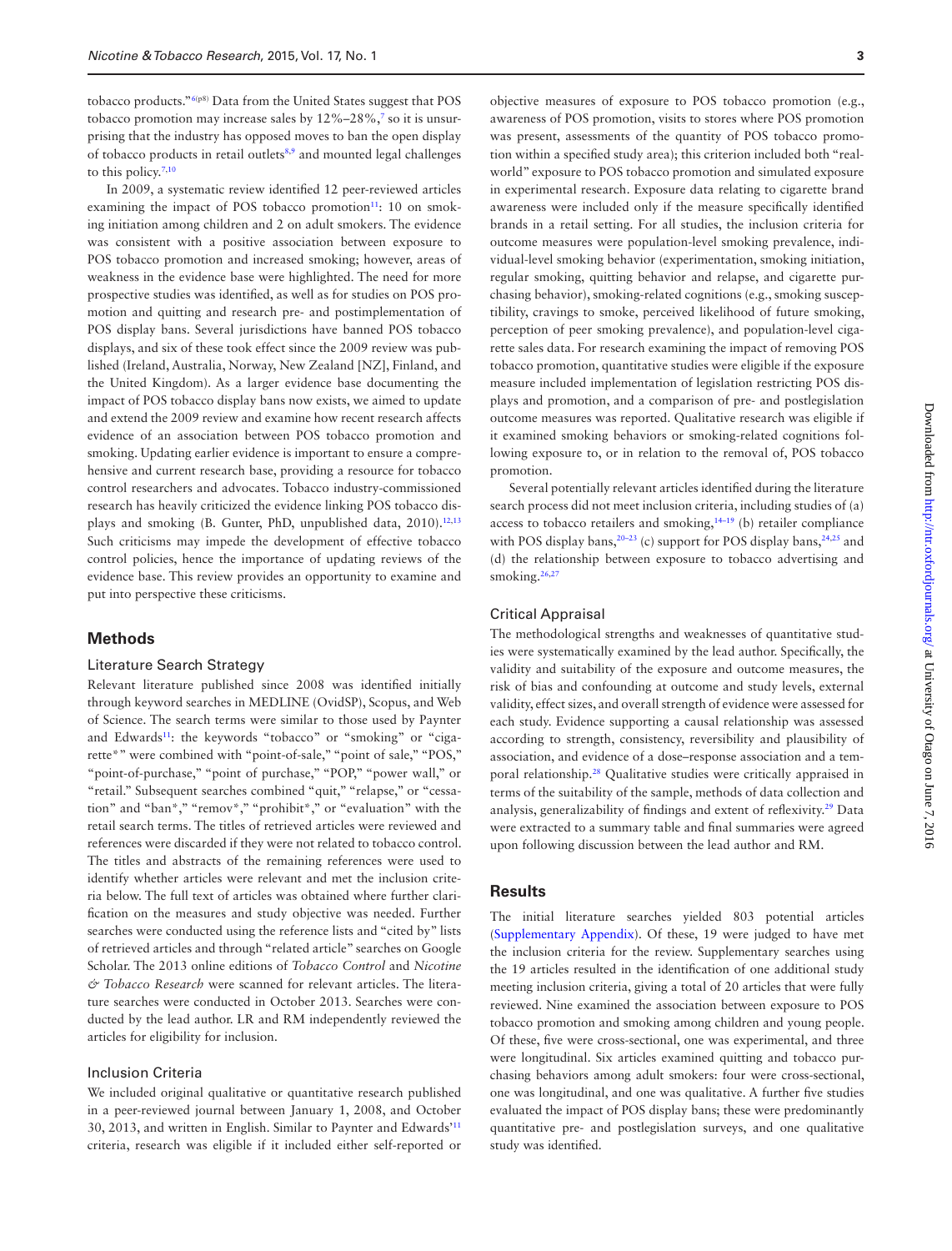## Findings From Studies of Children and Young People **Cross-Sectional Studies**

These studies used large-scale surveys to collect both exposure and outcome data cross-sectionally ([Table 1](#page-3-0)); two linked outcome data to objective estimates of retail tobacco advertising within a school neighborhood or at the county level.[30](#page-15-6)[,31](#page-15-7) Other exposure measures included self-reported awareness of, or attraction to, POS displays, store-visiting frequency, and cigarette brand recognition. Outcome measures were predominantly individual level; the exception was school smoking prevalence.<sup>30</sup> Two were conducted in the United States, two in the United Kingdom, and one in NZ, and samples comprised schoolchildren aged between 9 and 17 years old. Each of the five studies reported a positive association between exposure and outcome. This was the case across varied outcomes, including prosmoking attitude, smoking susceptibility, experimental smoking, current smoking, and school smoking prevalence, regardless of whether the exposure was frequency of visiting stores where tobacco was displayed or frequency of noticing tobacco in-store ([Table 1](#page-3-0)).

The most common outcome examined was smoking susceptibility. Susceptibility is an indicator of a never-smoker's predisposition to smoking, based on intentions and expectations of future behavior, and has been found to be a valid predictor of future smoking among adolescents.[36](#page-15-8) Compared with outcomes such as being a current or experimental smoker, the susceptibility measure provides greater confidence about the direction of an association between POS tobacco promotion and smoking. This is because increased susceptibility among never-smokers is unlikely to result in greater exposure to POS tobacco since these individuals are not yet buying tobacco. The U.K. study sample consisted solely of children who reported having never smoked.[33](#page-15-9) Both self-reported noticing of and attraction to POS tobacco displays were independently associated with increased smoking susceptibility after controlling for demographic and other smoking-related variables, thus providing convincing evidence of a true association, albeit with a small effect size (adjusted odds ratios [AORs]: 1.07 and 1.77). Paynter et al. $34$  and Spanopoulos et al. $35$ used the same susceptibility measure but also examined current and experimental smoking as outcomes. Each study used self-reported store-visiting frequency and frequency of noticing tobacco in-store as exposure measures. Together, these methodologically robust studies provide strong evidence of a small-to-moderate effect of POS tobacco displays on increased smoking and smoking susceptibility among children (AORs: 1.04–3.15), even after controlling for an extensive range of potential confounding factors.

Two studies used an ecological design, which minimizes recall or social desirability bias in exposure assessment.<sup>30,31</sup> Henriksen et al.[30](#page-15-6) measured exposure by assessing the density of tobacco retail advertising around schools. Schools with any retail tobacco advertising in their neighborhood had a smoking prevalence approximately 2% greater than those with none, though there was no association with number of cigarettes smoked in the past 30 days. However, the exposure assessment was limited since other factors, such as participants' store-visiting frequency, were not assessed. Kim et al.<sup>31</sup> used county-level estimates of POS tobacco advertising and price promotions as exposure measures and a range of cognitive and behavioral smoking-related outcomes. Living in a county with greater retail tobacco promotion was associated with greater odds of being a current smoker and of having a prosmoking attitude (AORs: 1.57 and 1.15, respectively). However, there were inconsistencies in the results according to geographical area, and several analyses resulted in nonstatistically significant results. It is plausible that the county-level

exposure estimate may have masked variation in the actual exposure which, if nondifferential, would have biased the results toward the null and may accounted for some of the nonstatistically significant results. Uncontrolled confounding associated with differences between urban areas and the rest of the state may also explain the inconsistent results.

## **Experimental Study**

Kim et al.<sup>32</sup> used an online scenario in which participants were asked to select any four items for purchase within a virtual store and complete an online survey. Current smokers and never-smokers not exposed to POS tobacco displays in the scenario were less likely to attempt to purchase cigarettes compared to those who were exposed to POS tobacco displays (AOR: 0.22–0.39). Removing retail cigarette advertisements alone had little effect on purchasing behavior, which suggests POS displays in particular may be most salient to youth. The randomized design is a particular strength of the study, as the observed differences between the experimental conditions are highly unlikely to have been confounded by an unmeasured variable. Although external validity is a limitation of this type of research, the strength of randomized experimental studies such as this is that they provide convincing evidence of a causal relationship.

### **Cohort Study**

Shadel et al.<sup>37</sup> used ecological momentary assessment (EMA), whereby participants used smartphones to log the number of realtime exposures to POS tobacco advertising encountered over a 21-day period ([Table 2\)](#page-6-0). Outcome data were self-reported smoking susceptibility ratings, and participants were found to report higher levels of smoking susceptibility following exposure to POS tobacco advertising, compared to random intervals during the day. An important limitation to these findings is that 61% of participants were ever-smokers and 37% of these reported smoking in the past month; therefore, this measure of susceptibility is not as strong as the validated measure used in other studies (e.g., Mackintosh et al.<sup>33</sup>).

Dauphinee et al.<sup>38</sup> examined the relationship between neversmokers' cigarette brand recognition at baseline and risk of smoking initiation over 12 months. Exposure to POS tobacco promotion was estimated by students' ability to name three brands represented in photographs of retail tobacco advertisements with brand names removed. Never-smokers at baseline who recognized the Newport brand were significantly more likely to report having tried smoking 12 months later (AOR: 1.49, 95% CI = 1.04–2.15). Neither recognition of Camel nor Marlboro was associated with ever-smoking. A limitation with this exposure measure is that children's recognition of cigarette brands may follow exposure to the packs smoked by parents or friends or to advertisements at locations other than the POS. These factors make it difficult to conclude that the association with Newport brand is specifically a result of POS promotion. However, the analyses controlled for friend and family member smoking, and a store-visiting frequency measure was also included in the statistical models. Store-visiting frequency was not significantly associated with smoking initiation, though the *OR*s were in the expected direction (range 1.12–1.17). Thirty-eight percent of the sample (*n* = 726) was lost to follow-up, and those students lost had significantly higher store-visiting rates at baseline, meaning that the reported results may be biased toward a null association.

A prospective cohort study among never-smokers<sup>39</sup> used frequency of store-visiting and of noticing tobacco as exposure measures and a more objective composite variable based on tobacco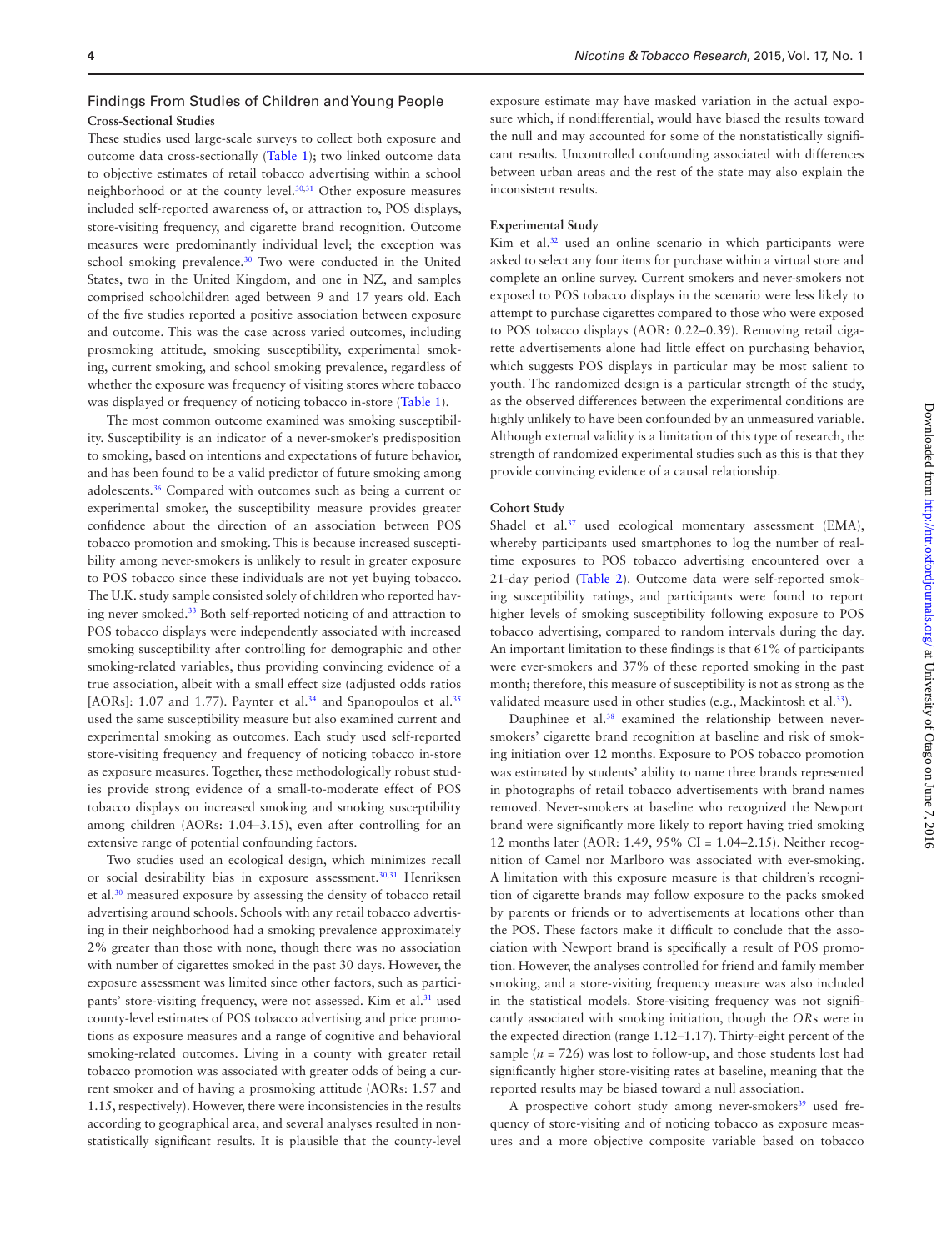<span id="page-3-0"></span>

| Results                               | 2% increase in school smoking<br>1a. Positive association: approx.<br>prevalence in neighborhoods<br>1b. Not statistically significant<br>with any advertising vs. no<br>advertising | associations between remaining<br>2d. Positive association for NYC<br>New York City (NYC) (AOR:<br>No other statistically significant<br>nonsmokers living outside of<br>1a. Positive association among<br>1.15, 95% CI = $1.05 - 1.25$ )<br>for nonsmokers living in<br>youth (AOR: 1.57, 95%<br>NYC (AOR: 0.64, 95%<br>exposure and outcome<br>2b. Negative association<br>$CI = 0.48 - 0.86$<br>$CI = 1.01 - 2.44$<br>variables | (AORs: $0.22-0.28$ ) and current<br>to be hard to purchase, among<br>C6) were each associated with<br>attempt among never-smokers<br>Compared to C1, the display<br>odds of perceiving cigarettes<br>ban conditions (C2, C3, and<br>smokers (AORs: 0.27-0.39)<br>decreased odds of purchase<br>smokers only (AOR: 0.49,<br>associated with decreased<br>b. Compared to C1, C5 was<br>$95\%$ CI = 0.28-0.85)<br>never-<br>તં |
|---------------------------------------|--------------------------------------------------------------------------------------------------------------------------------------------------------------------------------------|------------------------------------------------------------------------------------------------------------------------------------------------------------------------------------------------------------------------------------------------------------------------------------------------------------------------------------------------------------------------------------------------------------------------------------|-----------------------------------------------------------------------------------------------------------------------------------------------------------------------------------------------------------------------------------------------------------------------------------------------------------------------------------------------------------------------------------------------------------------------------|
| Adjustment                            | neighborhood<br>neighborhood<br>achievement,<br>ethnicity and<br>type (urban/<br>SES, school<br>population<br>School-level<br>SES and<br>density,<br>$_{\rm rural})$                 | prevalence, living<br>residence, survey<br>gender, student<br>income, school<br>with smoker,<br>Age, ethnicity,<br>county of<br>smoking<br>year                                                                                                                                                                                                                                                                                    | seeking, friends<br>usual source of<br>smoking, living<br>smoker models<br>store. Current<br>resembles real<br>controlled for<br>sex, sensation<br>with smoker,<br>store-visiting<br>virtual store<br>Age, ethnicity,<br>frequency,<br>perceives<br>cigarettes                                                                                                                                                              |
| Analytical method                     | squares regression<br>Ordinary least                                                                                                                                                 | Logistic and linear<br>smoking status<br>Stratified by<br>regression.<br>and area                                                                                                                                                                                                                                                                                                                                                  | Logistic regression.<br>smoking status<br>Stratified by                                                                                                                                                                                                                                                                                                                                                                     |
| Outcome(s)                            | b. No. of cigarettes in past<br>School smoking<br>prevalence<br>30 days<br>$\ddot{a}$                                                                                                | c. Retail stores usual source<br>b. Smoking susceptibility<br>a. Prosmoking attitude<br>e. Frequent smoking<br>f. Cigarettes per day<br>d. Current smoking<br>of tobacco                                                                                                                                                                                                                                                           | a. Tobacco purchase attempt<br>purchasing tobacco in<br>b. Perceived ease of<br>in virtual store<br>real store                                                                                                                                                                                                                                                                                                              |
| Exposure(s)                           | 1. Density of retail cigarette<br>neighborhood (none,<br>adverts in school<br>moderate, high)                                                                                        | 1. Mean cigarette adverts per<br>per store at county level<br>2. Mean price promotions<br>store at county level                                                                                                                                                                                                                                                                                                                    | C5. Enclosed display, no ads<br>C6. Enclosed display, no ads<br>C3. Enclosed display, ads in<br>Random assignment to one<br>C1. Open POS display, ads<br>C2. Enclosed display, ads<br>C4. Open display, no ads<br>store, cabinet ads<br>store, cabinet ads<br>of six conditions:<br>in store<br>in store<br>in store<br>in store<br>$\Xi$                                                                                   |
| Study design                          | statewide school<br>Cross-sectional,<br>survey                                                                                                                                       | statewide school<br>Cross-sectional,<br>surveys                                                                                                                                                                                                                                                                                                                                                                                    | Experimental study;<br>virtual shopping<br>scenario                                                                                                                                                                                                                                                                                                                                                                         |
| Location, study year,<br>participants | States, 2005-2006;<br>135 high schools<br>(age of students<br>California, United<br>$\,$ unstated) $\,$                                                                              | States, 2004-2008;<br>58,964 students<br>aged 9-17 years<br>NY state, United                                                                                                                                                                                                                                                                                                                                                       | of data collection<br>not stated, 1,216<br>United States, year<br>children aged<br>$13-17$ years                                                                                                                                                                                                                                                                                                                            |
| References                            | Henriksen<br>$et$ al. $^{30}$                                                                                                                                                        | Kim et al. <sup>31</sup>                                                                                                                                                                                                                                                                                                                                                                                                           | Kim et al. <sup>32</sup>                                                                                                                                                                                                                                                                                                                                                                                                    |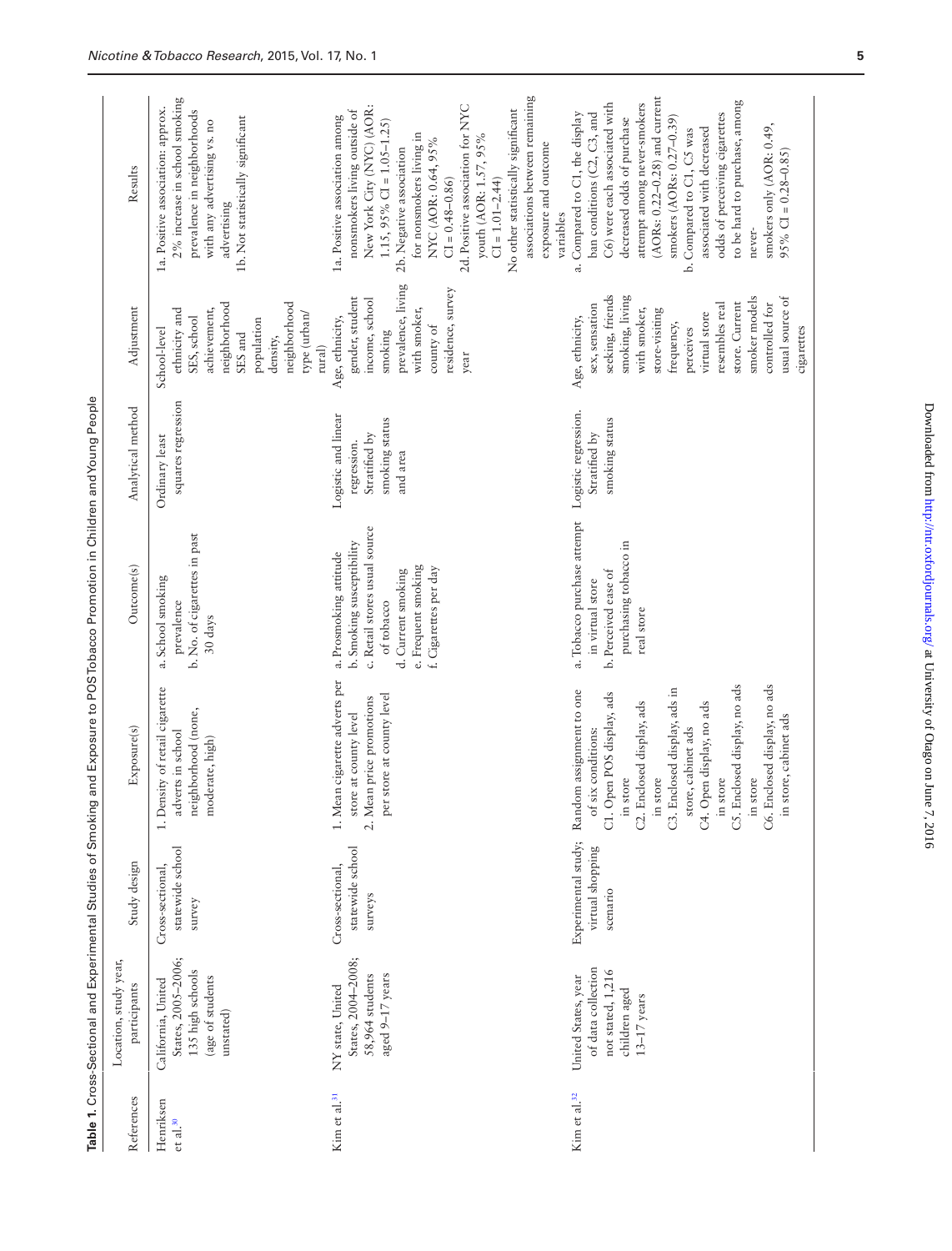| Table 1. Continued                 |                                                                                                 |                                          |                                                                                                                                                                                                                           |                                                                                                                     |                               |                                                                                                                                                                                |                                                                                                                                                                                                                                                                                                                                                                                                                                                                                                 |
|------------------------------------|-------------------------------------------------------------------------------------------------|------------------------------------------|---------------------------------------------------------------------------------------------------------------------------------------------------------------------------------------------------------------------------|---------------------------------------------------------------------------------------------------------------------|-------------------------------|--------------------------------------------------------------------------------------------------------------------------------------------------------------------------------|-------------------------------------------------------------------------------------------------------------------------------------------------------------------------------------------------------------------------------------------------------------------------------------------------------------------------------------------------------------------------------------------------------------------------------------------------------------------------------------------------|
| References                         | Location, study year,<br>participants                                                           | Study design                             | Exposure(s)                                                                                                                                                                                                               | Outcome(s)                                                                                                          | Analytical method             | Adjustment                                                                                                                                                                     | Results                                                                                                                                                                                                                                                                                                                                                                                                                                                                                         |
| MacKintosh<br>et al. <sup>33</sup> | 2008; 946 never-<br>United Kingdom,<br>smokers aged<br>$11-16$ years                            | Cross-sectional,<br>nationwide<br>survey | 2. Attraction to POS displays<br>Noticing POS tobacco<br>displays during past<br>month (yes/no)<br>(continuous)                                                                                                           | a. Smoking susceptibility                                                                                           | Logistic regression           | model controlled<br>Age, gender, social<br>sibling smoking.<br>friend smoking,<br>grade, parental<br>smoking, close<br>Attraction to<br>POS display<br>for display<br>noticing | 1a. Positive association (AOR:<br>2a. Positive association (AOR:<br>$1.07,95\%$ CI = 1.03-1.11)<br>$1.77,95\%$ CI = 1.15-2.73)                                                                                                                                                                                                                                                                                                                                                                  |
| aynter<br>et al. <sup>34</sup>     | not stated; 27,757<br>of data collection<br>New Zealand, year<br>students aged<br>$14-15$ years | Cross-sectional,<br>nationwide<br>survey | three times week, weekly,<br>1. Store-visiting frequency<br>sometimes, hardly ever,<br>tobacco in-store (every<br>2. Frequency of noticing<br>(at least daily, two to<br>time, most times,<br>less than weekly)<br>never) | a. Experimental smoking (vs. Three-level mixed<br>b. Smoking susceptibility<br>c. Current smoking<br>never-smoking) | effect logistic<br>regression | peer and parental<br>smoking, school-<br>Age, sex, ethnicity,<br>smoking in the<br>level SES.<br>home                                                                          | Associations above refer to most<br>1b. Positive association: (AOR:<br>2b. Positive association: (AOR:<br>1a. Positive association: (AOR:<br>2a. Positive association: (AOR:<br>2c. Positive association: (AOR:<br>1c. Positive association: (OR*:<br>*unadjusted odds reported<br>frequent vs. least frequent<br>4.1, 95% CI = $3.4-4.9$<br>3.5, 95% CI = $2.8-4.4$ )<br>$1.8,95\%$ CI = $1.6-2.2$ )<br>$2.0,95\%$ CI = 1.7-2.3)<br>$2.7,95\%$ CI = $2.4-3.1$ )<br>$1.5,95\%$ CI = $1.3-1.7$ ) |
|                                    |                                                                                                 |                                          |                                                                                                                                                                                                                           |                                                                                                                     |                               |                                                                                                                                                                                | exposure (i.e., ret)                                                                                                                                                                                                                                                                                                                                                                                                                                                                            |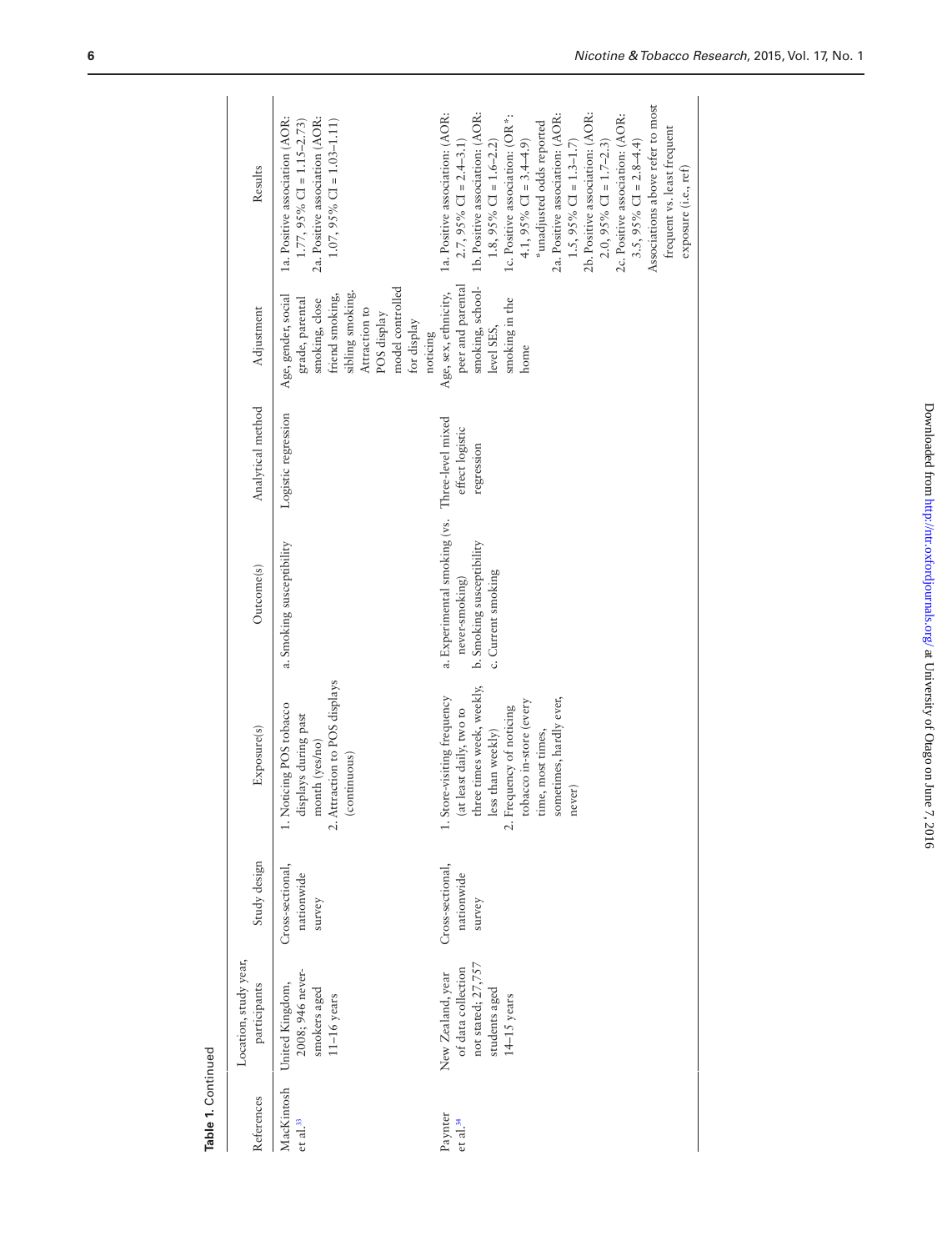| ۰<br>¢  |  |
|---------|--|
|         |  |
| ₽<br>،  |  |
|         |  |
| d       |  |
| õ<br>÷. |  |
|         |  |

| References           | Location, study year,<br>participants                                                              | Study design    | Exposure(s)                                                                                                                                                                                                                                                                                                                             | Outcome(s)                                                          | Analytical method               | Adjustment                                                                                                                                                                                                                     | Results                                                                                                                                                                                                                                                                                                                                                                                                                                                                                                                             |  |
|----------------------|----------------------------------------------------------------------------------------------------|-----------------|-----------------------------------------------------------------------------------------------------------------------------------------------------------------------------------------------------------------------------------------------------------------------------------------------------------------------------------------|---------------------------------------------------------------------|---------------------------------|--------------------------------------------------------------------------------------------------------------------------------------------------------------------------------------------------------------------------------|-------------------------------------------------------------------------------------------------------------------------------------------------------------------------------------------------------------------------------------------------------------------------------------------------------------------------------------------------------------------------------------------------------------------------------------------------------------------------------------------------------------------------------------|--|
| et al. <sup>35</sup> | Spanopoulos Nottingham, England, Cross-sectional,<br>children aged<br>2011; 5,376<br>$11-15$ years | citywide survey | (almost every day, two to<br>tobacco displays (number<br>three times a week, once<br>per week, less than once<br>Store-visiting frequency<br>sometimes, hardly ever,<br>recognition from retail<br>tobacco in-store (every<br>2. Frequency of noticing<br>time, most times,<br>3. Cigarette brand<br>identified)<br>per week)<br>never) | b. Smoking susceptibility<br>a. Ever-smoking (vs.<br>never-smoking) | Logistic regression<br>analysis | friends smoking,<br>smoking status,<br>smoking, home<br>seeking, parent<br>year, ethnicity,<br>rebelliousness/<br>peer smoking<br>performance,<br>and sibling<br>prevalence<br>perceived<br>sensation<br>academic<br>perceived | Associations above refer to most<br>1b. Positive association: (AOR:<br>2b. Positive association: (AOR:<br>3b. Positive association: (AOR:<br>3a. Positive association: (AOR:<br>Gender, SES, school 1a.Positive association: (AOR:<br>2a. Not statistically significant<br>$2.23, 95\%$ CI: 1.40-3.55)<br>$1.62,95\%$ CI: $1.25 - 2.10$ )<br>1.05, 95% CI: 1.03-1.06)<br>3.15, 95% CI: 1.52-6.54)<br>$1.04, 95\%$ Cl: $1.02 - 1.05$ )<br>frequent vs least frequent<br>(AOR: 1.67, 95% CI:<br>exposure (i.e. ret).<br>$0.85 - 3.28$ |  |
|                      |                                                                                                    |                 |                                                                                                                                                                                                                                                                                                                                         |                                                                     |                                 |                                                                                                                                                                                                                                |                                                                                                                                                                                                                                                                                                                                                                                                                                                                                                                                     |  |

Ads = advertisements; AOR = adjusted odds ratio; CI = confidence interval; POS = point-of-sale; ref = reference group; SES = socioeconomic status. All relevant statistically significant associations are reported in the "Re Ads = advertisements; AOR = adjusted odds ratio; CI = confidence interval; POS = point-of-sale; ref = reference group; SES = socioeconomic status. All relevant statistically significant associations are reported in the "Results" column, and the label for each association (e.g., 1a, 2b, etc.) refers to the exposure and outcome analyzed, as indicated by the labels in the "Exposure" and "Outcome" columns.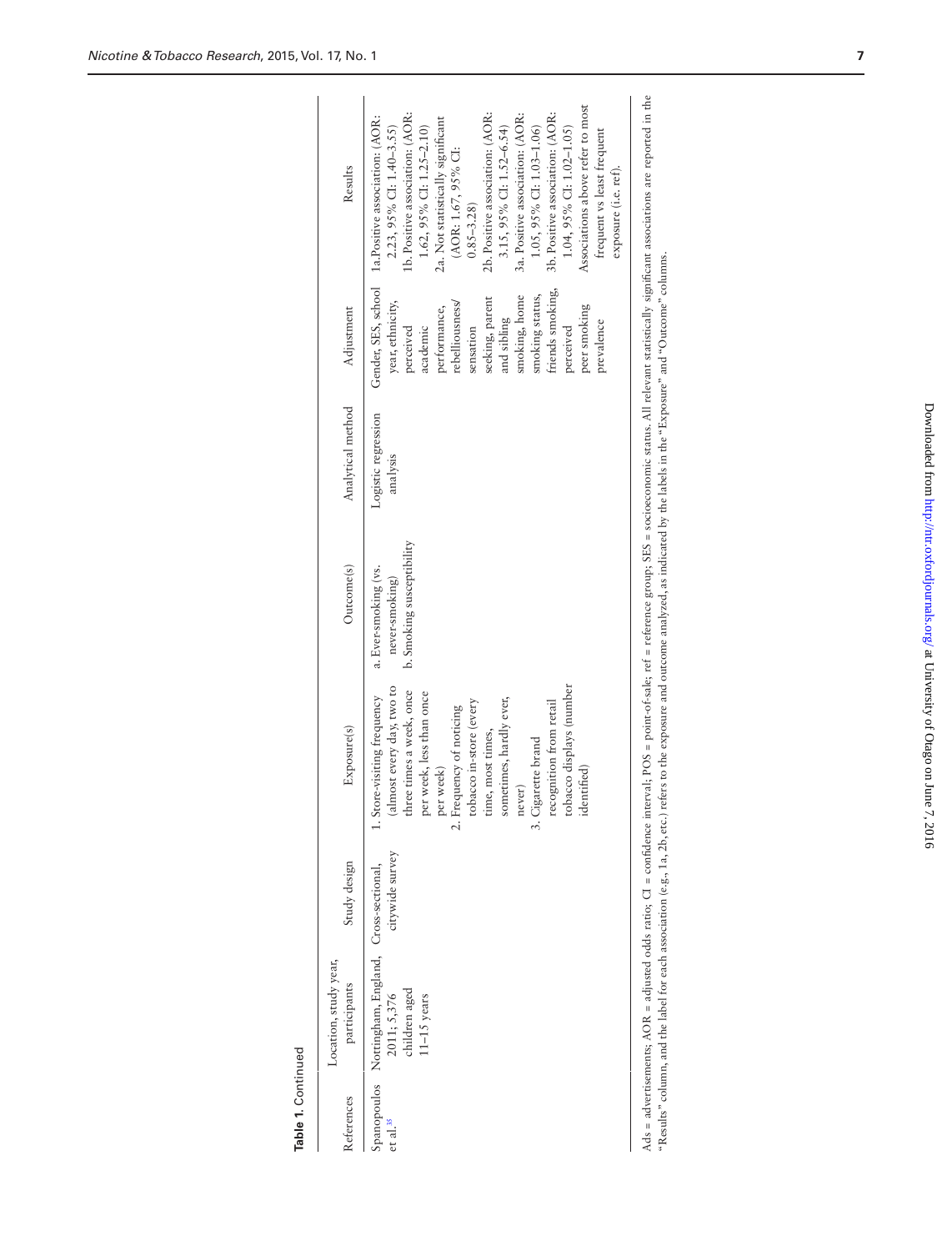<span id="page-6-0"></span>

| References                        | Location, study year,<br>participants                                                            | Study design                                                             | Exposure(s)                                                                                                                                                                                                                                                                                                             | Outcome(s)                             | Analytical method                             | Adjustment                                                                                                                                                                                                                                                                                                               | Results                                                                                                                                                                                                                                                                                                                                                                                                                                                                                                                                                                                                      |
|-----------------------------------|--------------------------------------------------------------------------------------------------|--------------------------------------------------------------------------|-------------------------------------------------------------------------------------------------------------------------------------------------------------------------------------------------------------------------------------------------------------------------------------------------------------------------|----------------------------------------|-----------------------------------------------|--------------------------------------------------------------------------------------------------------------------------------------------------------------------------------------------------------------------------------------------------------------------------------------------------------------------------|--------------------------------------------------------------------------------------------------------------------------------------------------------------------------------------------------------------------------------------------------------------------------------------------------------------------------------------------------------------------------------------------------------------------------------------------------------------------------------------------------------------------------------------------------------------------------------------------------------------|
| Dauphinee<br>et al. <sup>38</sup> | $11-15$ years at<br>Tracy, California,<br>smokers aged<br>1,179 never-<br>2006-2008;<br>baseline | cohort study,<br>$12$ -month<br>follow-up<br>Prospective                 | 2. Store-visiting frequency<br>(sum of visits per week<br>recognition (yes/no for<br>three store types)<br>1. Cigarette brand<br>three brands)<br>for                                                                                                                                                                   | a. Ever-smoking (vs.<br>never-smoking) | general linear<br>Hierarchical<br>models      | at home, friend who smokes<br>performance, unsupervised<br>taking propensity, smoker<br>year, survey year, school<br>days after school, risk-<br>Gender, ethnicity, school                                                                                                                                               | 2a. Associations not statistically<br>significant (AOR: 1.12-1.17)<br>1.04-2.15). Associations for<br>Newport brand recognition<br>Camel and Marlboro not<br>1a. Positive association for<br>$(AOR: 1.49, 95\% \text{ CI} =$<br>statistically significant                                                                                                                                                                                                                                                                                                                                                    |
| Henriksen<br>et al. <sup>39</sup> | $11-14$ years at<br>Tracy, California,<br>smokers aged<br>1,356 never-<br>2003-2005;<br>baseline | 12-month and<br>cohort study,<br>$30$ -month<br>follow-up<br>Prospective | frequency and objective<br>1. Store-visiting frequency<br>(based on store-visiting<br>assessment of in-store<br>2. Frequency of noticing<br>in-store (often vs. less<br>(low, moderate, high)<br>tobacco advertising<br>exposure" measure<br>3. Composite "brand<br>advertising; low,<br>moderate, high)<br>than often) | a. Ever-smoking (vs.<br>never-smoking) | Logistic and linear<br>regression<br>analysis | TV, school year, academic<br>noticing tobacco in-stores<br>friend smoking, exposure<br>school. Brand exposure<br>minority status, parent/<br>unsupervised time after<br>taking propensity, and<br>to tobacco in movies/<br>Gender, ethnicity, racial<br>model controlled for<br>household smoking,<br>performance, risk- | $CI = 1.68 - 3.97$ and 30-month<br>$CI = 1.55 - 3.61$ and 30-month<br>2a. Not statistically significant at<br>Associations above refer to most<br>12 months (AOR: 0.90, 95%<br>1a. Positive association both at<br>12-month (AOR: 2.58, 95%<br>12-month (AOR: 2.36, 95%<br>follow-up (AOR: 1.11, 95%<br>3a. Positive association both at<br>follow-up (AOR: 1.42, 95%<br>follow-up (AOR: 1.58, 95%<br>$CI = 0.74 - 1.1$ ) but positive<br>lowest exposure (i.e., ref)<br>frequent/highest vs. least<br>association at 30-month<br>$CI = 1.19 - 1.69$<br>$CI = 1.05 - 2.37$<br>$CI = 1.02 - 1.22$<br>frequent |
| et al. <sup>37</sup><br>Shadel    | Location unspecified,<br>2010-2011; 134<br>(mean 21 years)<br>college students<br>United States. | EMA                                                                      | 1. Real-time viewing of POS<br>tobacco promotion (total<br>number in 21 days)                                                                                                                                                                                                                                           | susceptibility<br>a. Smoking           | linear mixed<br>Hierarchical<br>model         | Gender, ethnicity, day of week,<br>smoking status                                                                                                                                                                                                                                                                        | susceptibility following exposure<br>B<br>1a. Positive association: higher<br>coefficient = $0.13, p < .001$ )<br>sampled prompts (adjusted<br>to POS tobacco promotion<br>compared to the randomly                                                                                                                                                                                                                                                                                                                                                                                                          |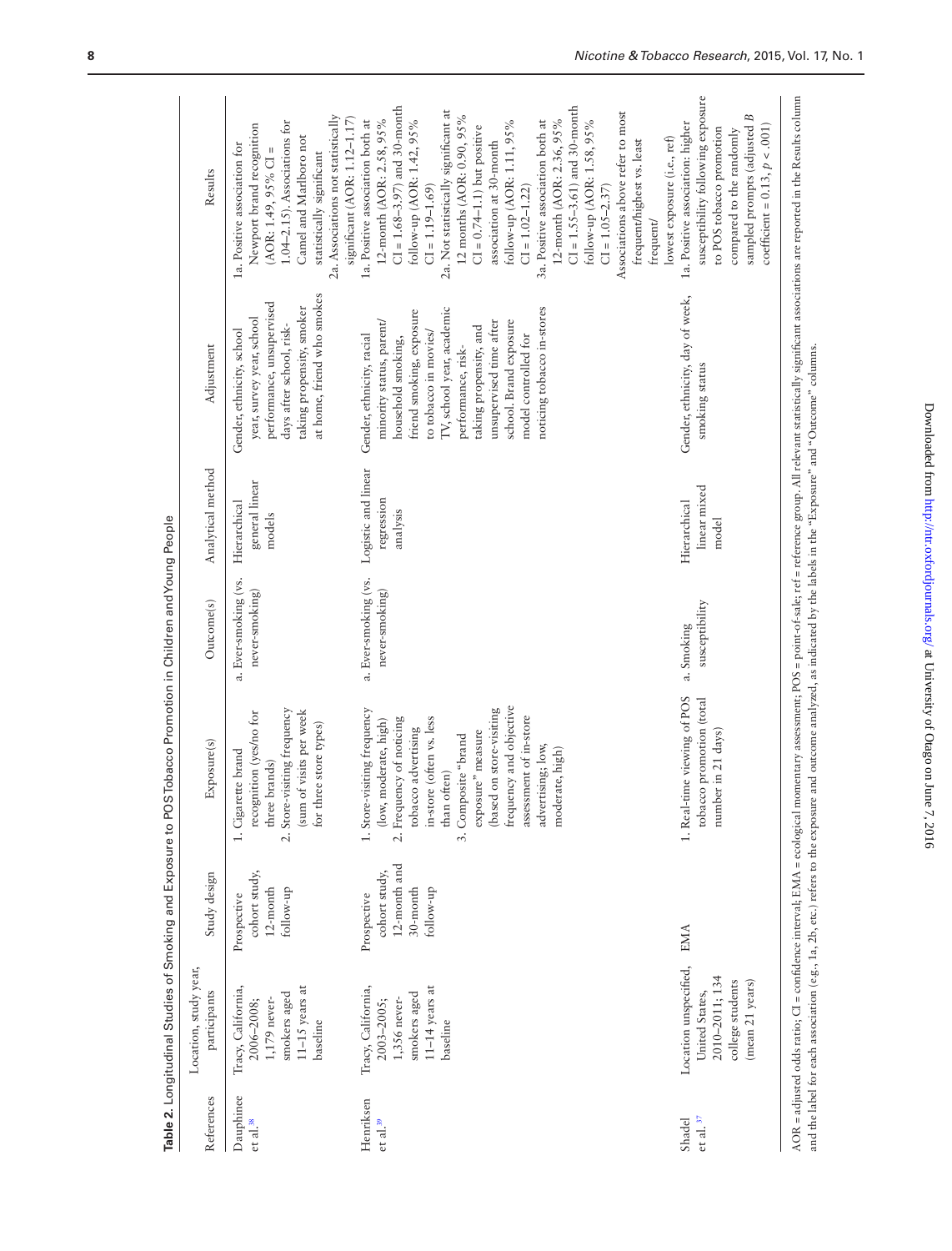promotion in stores around participating schools. The outcome, smoking initiation, was found to be positively associated with each exposure measure at both 12 and 30 months (with one exception), even after controlling for a range of confounding variables. Findings were consistent with cross-sectional studies,<sup>11,[33,](#page-15-9)[35](#page-15-11)</sup> with small-tomoderate effect sizes observed (*OR*s 1.11–2.58), and provide strong evidence of a causal relationship.

# Findings From Studies Examining the Impact of POS Promotion on Adult Smoking

These studies varied in design [\(Table 3](#page-8-0)): two comprised postpurchase interviews, $7,40$  $7,40$  one was a diary-style study, $41$  and two were surveys $42$ , one with an 18-month follow-up[.43](#page-15-19) Four were conducted in Australia and one in the United States. Exposure measures included viewing tobacco at POS, self-reported store-visit frequency, and noticing of POS displays. Each study examined individual-level outcomes, including smoking-related, quitting-related, and tobacco purchasing-related behaviors, and perceptions about the influence of POS promotion. Samples comprised adult smokers, with recent quitters also included as a subgroup in one study. Differences in study design limit comparisons, though in the three studies that used regression analyses, the findings were consistent overall. Positive associations were reported between exposure to POS tobacco promotion and smoking and tobacco purchasing (including urge to purchase and impulse purchase) and a negative association between exposure to POS tobacco and abstinence from smoking.

Both postpurchase survey studies<sup>7,[40](#page-15-16)</sup> found that a small-to-moderate proportion of tobacco purchases were made on impulse, and approximately one third of smokers agreed POS promotion made quitting smoking more difficult (a similar finding was also reported by Wakefield et al.<sup>42</sup>). Immediate postpurchase interviews minimize any recall bias associated with retrospective reporting of impulse purchasing. However, each study used only self-reported data, and the use of direct, and potentially leading, questioning about the role of POS displays (e.g., "Did the cigarette displays encourage you in any way to purchase cigarettes in this instance?["7](#page-14-6) ) may have influenced participants' responses. The studies largely rely on descriptive data and do not have comparative information from controls not exposed to POS displays; these attributes limit conclusions that can be drawn about an association between POS display exposure and tobacco purchasing behavior.

The large, population-based survey by Wakefield et al.<sup>42</sup> is a more methodologically robust examination. More frequent noticing of POS tobacco displays was associated with greater odds of impulse purchasing and having an urge to purchase tobacco, and daily store visiting was also associated with greater urge to purchase tobacco (AORs: 2.11–3.88). This study has limitations as both the exposure and outcome measures relied on self-reported data, with impulse purchasing of tobacco reported retrospectively. Due to their nature, unplanned purchases may be underreported, though if this were the case, it would have biased the associations toward the null, resulting in an underestimate of the association. Retrospective reporting of quit attempts during the past 12 months may also have been underestimated, though any effect would have been a reduction in the size of this subgroup of participants, rather than changing the associations that were reported.

Collecting real-time exposure and outcome data, as one study did,[41](#page-15-17) overcomes limitations associated with self-reported data. Participants recorded whether they had seen cigarettes for sale during each 4-hr period that they were awake over 4 days. A lagged analysis was used to examine whether exposure to POS displays in one period predicted tobacco purchase in the following period while controlling for prior period purchase. Participants who had purchased tobacco in the same 4-hr period as their recorded exposure to POS displays were excluded from the analyses, providing more certainty as to the direction of the association observed. The main finding was a small and marginally significant association between exposure to POS displays and subsequent purchase of tobacco. This approach would likely have provided a more conservative estimate of the true size of the association since the excluded data would have included those participants who made their tobacco purchase decision as a result of a separate, prior exposure to POS displays within the same 4-hr period, or on impulse.

A methodologically robust prospective study of smokers in Australia[43](#page-15-19) found that smokers who were more sensitive to POS displays were around 70% less likely to have quit smoking at 18-month follow-up compared to those who were less sensitive. Sensitivity to POS displays was not associated with attempts to quit during the follow-up. The use of a composite sensitivity variable (based on three measures of exposure to POS promotion) is a strength although each of the measures was self-reported. The attrition rate between baseline and follow-up was 51%: it is not known whether those lost to follow-up differed from the remaining sample in terms of quit status though there were no differences between groups in POS sensitivity or number of cigarettes per day. The likely effect of the high attrition would be reduced power due to the smaller sample size at follow-up, though in spite of this limitation, the association between exposure and the main outcome was statistically significant.

#### **Qualitative Study**

A NZ study conducted with a sample of smokers used in-depth interviews to investigate how tobacco retail displays affect smoking behavior and quit attempts.[44](#page-15-20) Thematic analysis suggested that the size, prominence, and position of tobacco displays were aspects of the POS environment relevant to smokers and recent quitters. Some participants felt unaffected by tobacco displays, while others felt tempted by them, and cravings often prompted purchase. Exposure to tobacco brand imagery often primed sensations relating to smoking rituals and their perceived benefits to the smoker. The in-depth interview approach was an appropriate methodology, and the overall approach was pragmatic, with an emphasis on policy implications. The sampling approach was consistent with "typical case sampling,["29](#page-15-5) and the sample representative of typical long-term smokers in NZ.

## Studies Evaluating the Impact of POS Tobacco Display Bans

Two studies used nationwide pre- and postlegislation surveys<sup>[45](#page-15-21)[,46](#page-15-22)</sup> and one used a longitudinal cross-country comparison<sup>10</sup>; in each study, the postlegislation follow-up period was 12 months or less. The remaining studies included an analysis of national retail tobacco sales<sup>47</sup> and a qualitative methodology<sup>48</sup> (Table 4). Two were conducted in Ireland, one in Norway, and the multicountry study included Australia, Canada, the United States, and the United Kingdom. The varied samples comprised population-based samples of adults, young people, smokers, and former smokers. A variety of smoking and tobacco purchasing-related outcome measures were examined. While there are some inconsistencies in the findings, the studies provide evidence that POS bans may contribute to a shift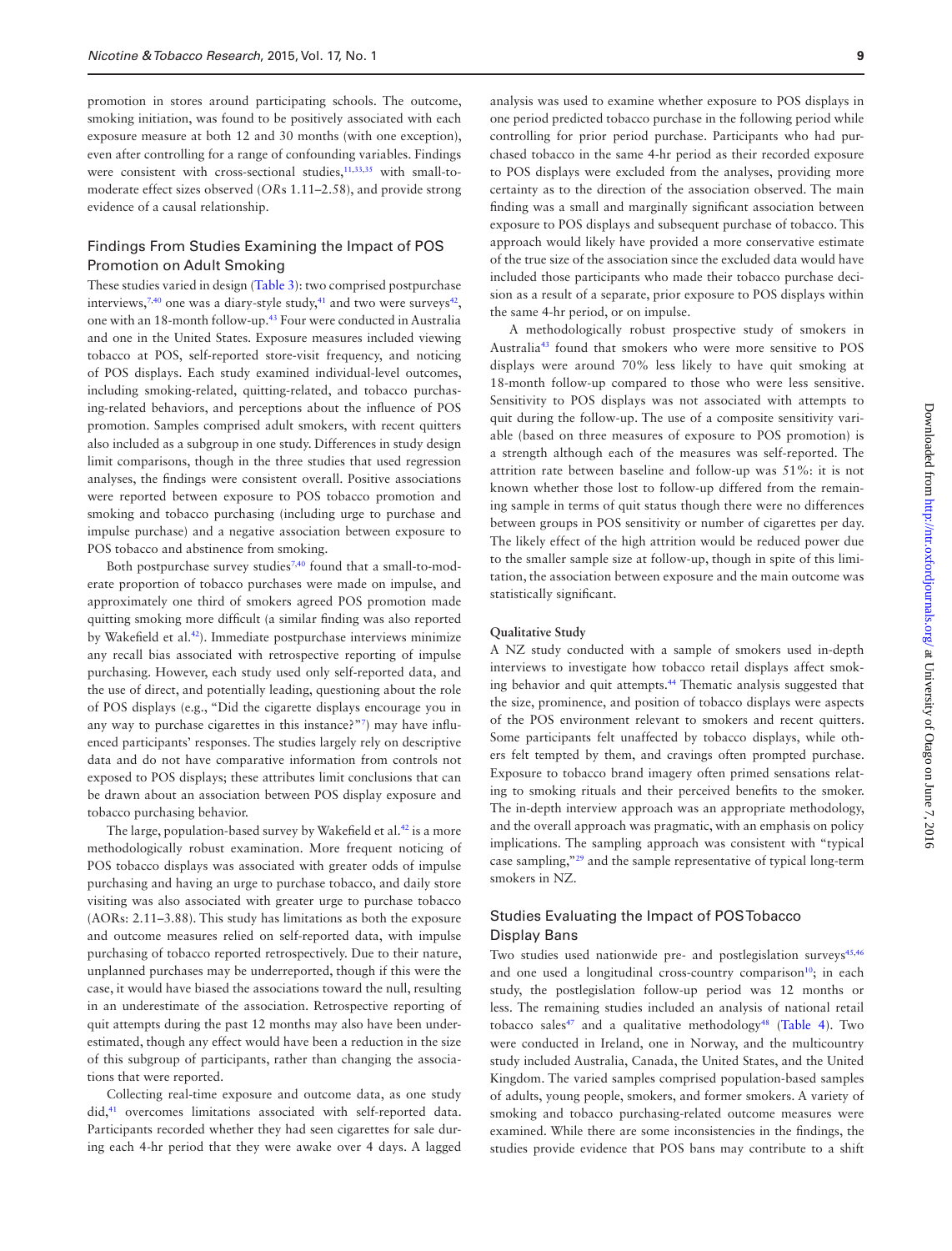|                             | Table 3. Quantitative Studies of Smoking and Exposure to POSTobacco Promotion Among Adult Smokers |                                        |                                                                                                                                 |                                                                                                                                                                                                                                                                                                                                                                     |                                                                              |                                                                                                                                                                                                                                                                                                                  |                                                                                                                                                                                                                                                                                                                                                                                                                                                                                                                                                                                                                                                                           |
|-----------------------------|---------------------------------------------------------------------------------------------------|----------------------------------------|---------------------------------------------------------------------------------------------------------------------------------|---------------------------------------------------------------------------------------------------------------------------------------------------------------------------------------------------------------------------------------------------------------------------------------------------------------------------------------------------------------------|------------------------------------------------------------------------------|------------------------------------------------------------------------------------------------------------------------------------------------------------------------------------------------------------------------------------------------------------------------------------------------------------------|---------------------------------------------------------------------------------------------------------------------------------------------------------------------------------------------------------------------------------------------------------------------------------------------------------------------------------------------------------------------------------------------------------------------------------------------------------------------------------------------------------------------------------------------------------------------------------------------------------------------------------------------------------------------------|
| References                  | Location, study year,<br>participants                                                             | Study design                           | Exposure(s)                                                                                                                     | Outcome(s)                                                                                                                                                                                                                                                                                                                                                          | Analytical<br>method                                                         | Adjustment                                                                                                                                                                                                                                                                                                       | Results                                                                                                                                                                                                                                                                                                                                                                                                                                                                                                                                                                                                                                                                   |
| Burton et al. <sup>41</sup> | smokers (mean age not<br>2008; 1,109 adult<br>Australia, 2007-<br>New South Wales,<br>stated)     | Diary-style study                      | no within each 4-hr<br>displays over 4-day<br>1. Real-time viewing<br>study period (yes/<br>of POS tobacco<br>interval)         | a. Smoking within 4-hr<br>c. Tobacco purchase in<br>b. No. of cigarettes<br>smoked in 4-hr<br>4-hr interval<br>interval<br>interval                                                                                                                                                                                                                                 | and lagged<br>regression<br>regression<br>modeling<br>analysis<br>Multilevel | in same interval were<br>cigarettes in previous<br>Participants that saw<br>status, SES, presence<br>purchased tobacco<br>Age, gender, smoking<br>POS displays and<br>excluded. Lagged<br>analysis adjusted<br>family smoking,<br>others smoking.<br>for purchase of<br>presence of<br>4-hr period<br>of friend/ | 1a. Positive association: (AOR: 1.45,<br>1c. Marginally significant association<br>ratio: 1.21, 95% CI = 1.16-1.26)<br>1b. Positive association: (event rate<br>(AOR: 1.15, 95% CI = $0.99$<br>$95\%$ CI = 1.36-1.55)<br>$1.34, p = .066$                                                                                                                                                                                                                                                                                                                                                                                                                                 |
| Carter et al. <sup>7</sup>  | Perth, Australia, year of<br>study not stated; 206<br>adult daily smokers<br>(mean age 37 years)  | postpurchase<br>Face-to-face<br>survey | immediately prior<br>while purchasing<br>tobacco in store<br>exposed to POS<br>tobacco display<br>All participants<br>to survey | e. Factors that prompted<br>g. Agreed removing POS<br>encouraged purchase<br>displays would make<br>encouraged nonusual<br>b. Factors in-store that<br>d. Purchased nonusual<br>prompted purchase<br>c. Agreed POS display<br>a. Unplanned tobacco<br>f. Agreed POS display<br>brand purchase<br>nonusual brand<br>quitting easier<br>purchase<br>purchase<br>brand | square test<br>statistics<br>Descriptive<br>and chi-                         | Not applicable                                                                                                                                                                                                                                                                                                   | b. $8\%$ ( $n = 16$ ) spontaneously said POS<br>displays would make quitting easier<br>unplanned than planned purchasers<br>g. 28% ( $n = 58$ ) agreed removing POS<br>tendency to report being influenced<br>had encouraged purchase. Greater<br>display prompted nonusual brand<br>c. 19% ( $n = 40$ ) agreed POS display<br>d. $5\%$ ( $n = 11$ ) purchased nonusual<br>f. 3% ( $n = 6$ ) said POS display had<br>a. $22\%$ ( $n = 45$ ) made unplanned<br>e. None spontaneously said POS<br>encouraged nonusual brand<br>by tobacco displays among<br>display prompted purchase<br>$(47\% \text{ vs. } 12\%, p < .001)$<br>purchases<br>purchase<br>purchase<br>brand |

<span id="page-8-0"></span>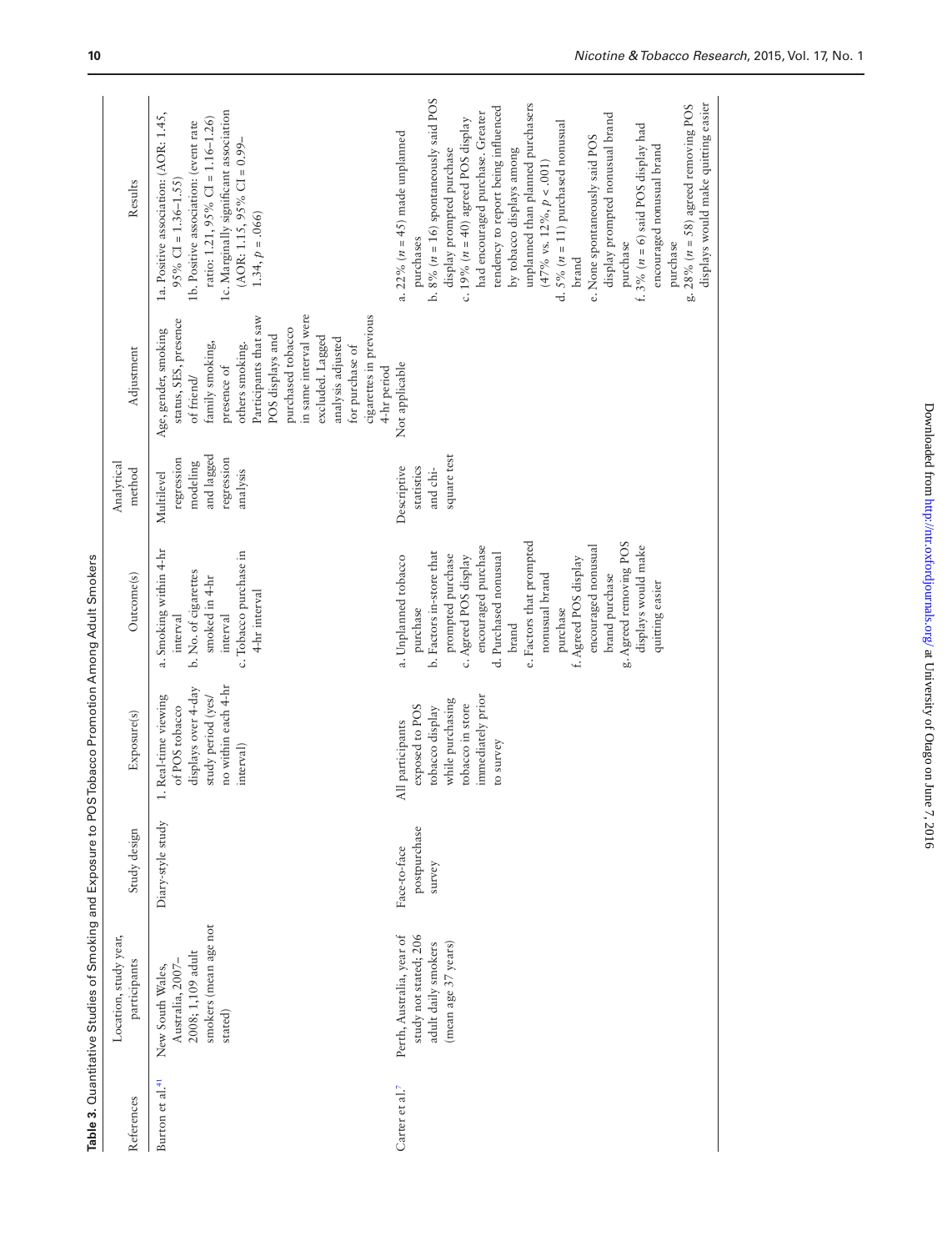| Table 3. Continued                  |                                                                                                               |                                                          |                                                                                                                                                        |                                                                                                                                                                                                                                                                                  |                                                            |                                                                                                                                  |                                                                                                                                                                                                                                                                                                                                                                                                                                                                                                                                                                                                                                                                                                                  |
|-------------------------------------|---------------------------------------------------------------------------------------------------------------|----------------------------------------------------------|--------------------------------------------------------------------------------------------------------------------------------------------------------|----------------------------------------------------------------------------------------------------------------------------------------------------------------------------------------------------------------------------------------------------------------------------------|------------------------------------------------------------|----------------------------------------------------------------------------------------------------------------------------------|------------------------------------------------------------------------------------------------------------------------------------------------------------------------------------------------------------------------------------------------------------------------------------------------------------------------------------------------------------------------------------------------------------------------------------------------------------------------------------------------------------------------------------------------------------------------------------------------------------------------------------------------------------------------------------------------------------------|
| References                          | Location, study year,<br>participants                                                                         | Study design                                             | Exposure(s)                                                                                                                                            | Outcome(s)                                                                                                                                                                                                                                                                       | Analytical<br>$% \left\vert \phi _{0}\right\rangle$ method | Adjustment                                                                                                                       | Results                                                                                                                                                                                                                                                                                                                                                                                                                                                                                                                                                                                                                                                                                                          |
| Clattenburg<br>et al. <sup>40</sup> | smokers (median age<br>Vermont, United States,<br>2010; 301 adult<br>32 years)                                | postpurchase<br>Face-to-face<br>survey                   | immediately prior<br>while purchasing<br>tobacco in store<br>tobacco display<br>exposed to POS<br>All participants<br>to survey                        | e. Agreed POS promotion<br>makes quitting harder<br>promotion influences<br>prompted unplanned<br>c. Agreed POS tobacco<br>b. Factors in-store that<br>d. Purchased nonusual<br>a. Unplanned tobacco<br>product purchased<br>cigarette brand or<br>purchase<br>purchase<br>brand | statistics<br>Descriptive                                  | Not applicable                                                                                                                   | e. 31% ( $n = 94$ ) agreed POS promotion<br>b. 76.5% ( $n = 26$ ) said POS promotion<br>c. 13% ( $n = 39$ ) agreed POS influences<br>d. 14% ( $n = 43$ ) purchased nonusual<br>prompted unplanned purchase<br>a. 11% ( $n = 34$ ) made unplanned<br>makes quitting harder<br>brand/product choice<br>purchases<br>brand                                                                                                                                                                                                                                                                                                                                                                                          |
| Germain et al. <sup>43</sup>        | Victoria, Australia, 2008,<br>(mean age 42.6 years)<br>222 adult smokers                                      | cohort study,<br>$18$ -month<br>follow-up<br>Prospective | sensitivity (low,<br>medium, high)<br>1. POS display                                                                                                   | a. Having quit smoking<br>previous 18 months<br>b. Quit attempt in<br>$(vs.$ smoking)                                                                                                                                                                                            | regression<br>analysis<br>Logistic                         | of cigarettes per day<br>Sex, SES, age, and no.                                                                                  | 1a. Negative associations: (AOR: 0.27,<br>low POS sensitivity. Also significant<br>for medium vs. low POS sensitivity<br>$(AOR: 0.32, 95\% \text{ CI} = 0.14-0.74)$<br>95% CI = $0.08 - 0.91$ ), for high vs.<br>1b. No statistically significant<br>associations                                                                                                                                                                                                                                                                                                                                                                                                                                                |
| Wakefield<br>$et$ al. <sup>42</sup> | Victoria, Australia, 2006,<br>quitters; average age<br>smokers, 67 recent<br>2,996 adults (506<br>not stated) | Cross-sectional,<br>statewide<br>survey                  | frequency daily (vs.<br>noticing tobacco<br>in-store at least<br>sometimes (vs.<br>2. Frequency of<br>1. Store-visiting<br>rarely/never)<br>not daily) | cigarettes due to POS<br>c. Urge to buy cigarettes<br>displays would make<br>attempting quitters)<br>a. Impulse purchasing<br>after seeing POS<br>displays (among<br>b. Agreement that<br>removing POS<br>quitting easier<br>displays                                            | and logistic<br>regression<br>statistics<br>Descriptive    | Age, sex, SES, cigarette<br>considering quitting<br>consumption level,<br>in next 6 months<br>past 12 months,<br>quit attempt in | removing POS displays would help<br>a. 25% purchased due to seeing POS<br>2b. Positive association: (AOR: 2.38,<br>1c. Positive association: (AOR: 2.11,<br>c. 38% said seeing POS displays had<br>2a. Positive association: (AOR: 2.49,<br>2c. Positive association: (AOR: 3.88,<br>significant (OR not reported)<br>caused urge to buy cigarettes<br>significant (AOR: 1.39, 95%<br>1a. Association not statistically<br>1b. Association not statistically<br>b. 31% agreed/strongly agreed<br>displays at least sometimes<br>$95\%$ CI = 1.36-11.03)<br>$95\%$ CI = 1.29-4.80)<br>$95\%$ CI = 1.05-4.25)<br>$95\%$ CI = 1.35-4.17<br>Descriptive statistics:<br>$CI = 0.86 - 2.24$<br>Regression:<br>quitting |
|                                     | AOR = adjusted odds ratio: $CI = confdence$ interval: POS = point-of-sale.                                    |                                                          |                                                                                                                                                        |                                                                                                                                                                                                                                                                                  |                                                            |                                                                                                                                  |                                                                                                                                                                                                                                                                                                                                                                                                                                                                                                                                                                                                                                                                                                                  |

Downloaded from http://ntr.oxfordjournals.org/ at University of Otago on June 7, 2016 Downloaded from <http://ntr.oxfordjournals.org/> at University of Otago on June 7, 2016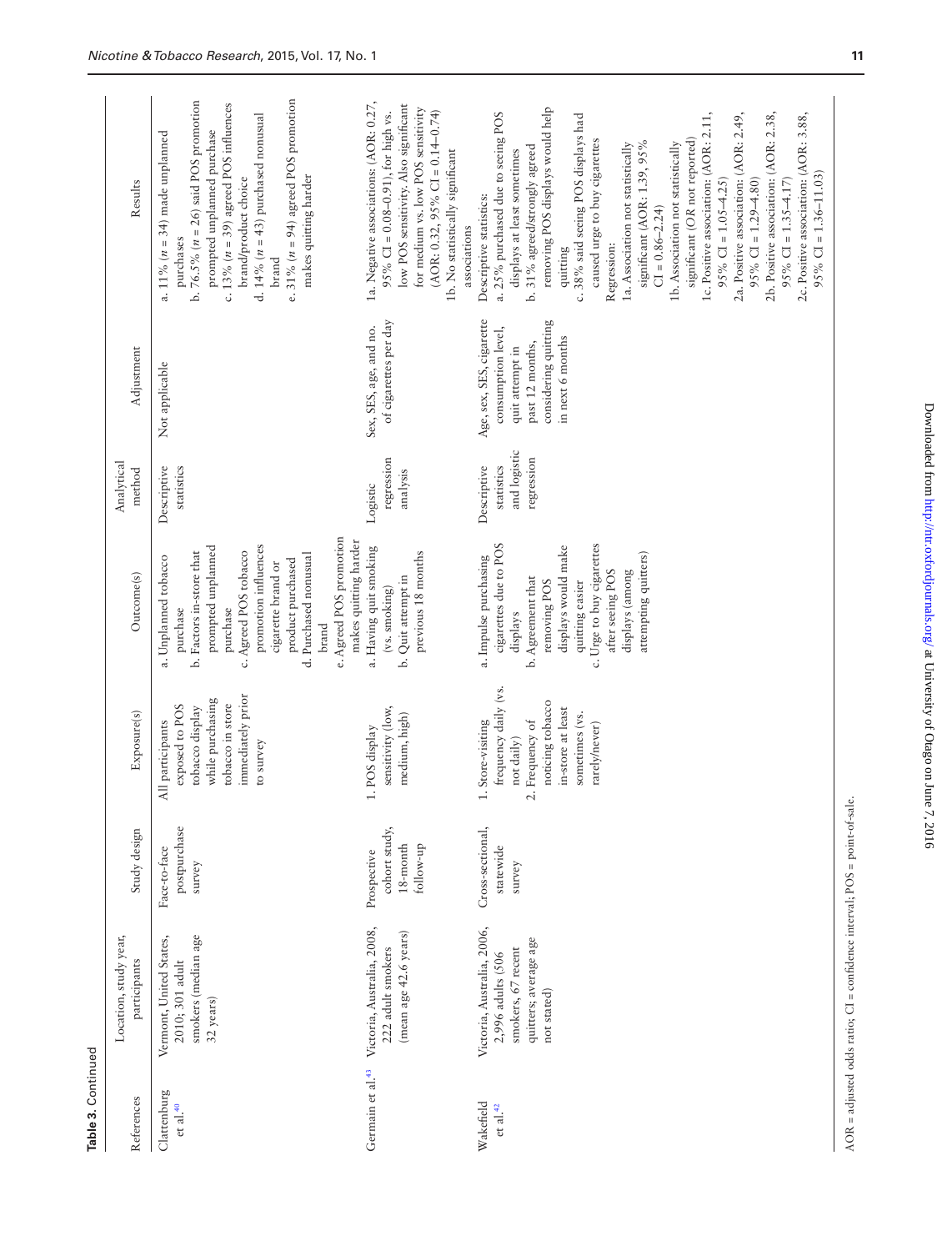<span id="page-10-0"></span>

|                                 |                                                                                                                                                                                                                                      |                                                                                                                      |                                                                                                                                                                                                                                               | Table 4. Quantitative Studies Evaluating the Impact of Removing POS Tobacco Promotion on Smoking and Cigarette Sales                                                                                                                                                                                                                                                  |                                                                                                                                                      |                                                                                                                                             |                                                                                                                                                                                                                                                                                                                                                                                                                                                                                                                                                                                                                                                                                                                                                                                                                                                                                                                                                                                                                                                                                                          |
|---------------------------------|--------------------------------------------------------------------------------------------------------------------------------------------------------------------------------------------------------------------------------------|----------------------------------------------------------------------------------------------------------------------|-----------------------------------------------------------------------------------------------------------------------------------------------------------------------------------------------------------------------------------------------|-----------------------------------------------------------------------------------------------------------------------------------------------------------------------------------------------------------------------------------------------------------------------------------------------------------------------------------------------------------------------|------------------------------------------------------------------------------------------------------------------------------------------------------|---------------------------------------------------------------------------------------------------------------------------------------------|----------------------------------------------------------------------------------------------------------------------------------------------------------------------------------------------------------------------------------------------------------------------------------------------------------------------------------------------------------------------------------------------------------------------------------------------------------------------------------------------------------------------------------------------------------------------------------------------------------------------------------------------------------------------------------------------------------------------------------------------------------------------------------------------------------------------------------------------------------------------------------------------------------------------------------------------------------------------------------------------------------------------------------------------------------------------------------------------------------|
| References                      | Location, study year,<br>participants                                                                                                                                                                                                | Study design                                                                                                         | Exposure(s)                                                                                                                                                                                                                                   | Outcome(s)                                                                                                                                                                                                                                                                                                                                                            | Analytical<br>method                                                                                                                                 | Adjustment                                                                                                                                  | Results                                                                                                                                                                                                                                                                                                                                                                                                                                                                                                                                                                                                                                                                                                                                                                                                                                                                                                                                                                                                                                                                                                  |
| Li et al. <sup>10</sup>         | Wave 5 ( $n = 8,242$ )<br>2006-2007; Wave<br>2007-2008; Wave<br>2008-2009; Wave<br>United States, and<br>United Kingdom,<br>Australia, Canada,<br>adult smokers,<br>$6(n = 8, 193)$<br>$7(n = 7,206)$<br>$8(n = 5,939)$<br>2010-2011 | <b>ITC</b> Four Country<br>Survey                                                                                    | 2. Individual level; resides in<br>display ban area (vs. area<br>Canadian and Australian<br>1. Presence of POS displays<br>the United Kingdom and<br>country level; (present in<br>United States; banned in<br>jurisdictions)<br>without ban) | a. Impulse purchase as a result<br>b. Nonusual brand purchase<br>of seeing POS promotion<br>due to POS promotion<br>(Wave 8 only)<br>$(Waves 6-8)$                                                                                                                                                                                                                    | GEE modeling<br>for over-wave<br>for same year<br>cross-country<br>comparison;<br>comparison<br>regression<br>statistics;<br>Descriptive<br>logistic | level, income, and<br>cigarettes per day<br>Age, sex, education                                                                             | States, there was a significant decline<br>with lower nonusual brand purchase<br>with lower impulse purchase (AOR:<br>95% CI = $0.73 - 1.08$ ). In the United<br>Canada; no significant difference in<br>odds of impulse purchase between<br>though this was high at each wave<br>in the United Kingdom (OR: 0.89,<br>95% CI = $0.46 - 0.73$ ), though not<br>1a. Positive association: greater odds<br>displays in the United States (OR:<br>United Kingdom (OR: 2.49, 95%<br>in Wave 8 vs. Wave 6 in Australia<br>purchase were significantly lower<br>2a. Negative association: residing in<br>2b. Negative association: residing in<br>due to display (AOR: 0.35, 95%<br>area with display ban associated<br>area with display ban associated<br>of impulse purchase due to POS<br>3.26, 95% CI = 2.13-4.99) and<br>in purchase of nonusual brands<br>0.95) and Canada (AOR: 0.58,<br>because of POS across waves,<br>$CI = 1.58 - 3.91$ compared to<br>1b. The odds of nonusual brand<br>$(AOR: 0.71, 95\% CI = 0.53-$<br>$0.39,95\%$ CI = 0.27-0.54)<br>Canada and Australia<br>$CI = 0.24 - 0.52$ |
| McNeill<br>et al. <sup>45</sup> | Ireland; data collection<br>adults (mean age<br>180 youth aged<br>2010; (a) 1,000<br>$unstated$ ; $(b)$<br>$13-15$ years<br>$2002 -$                                                                                                 | study, comprising<br>and (b) 2 surveys<br>survey of adults<br>postlegislation<br>(a) monthly<br>of youth<br>Pre- and | tobacco promotion (pre-<br>1. Legislation banning POS<br>postimplementation)<br>vs.                                                                                                                                                           | a. Smoking prevalence (adults)<br>tobacco purchase would be<br>f. Perception that ban makes<br>d. Perception that attempted<br>b. Perception that ban made<br>Smoking status (children)<br>e. Overestimation of peer<br>it easier not to smoke<br>quitting easier (adult<br>successful (children)<br>smoking prevalence<br>(children)<br>(children)<br>smokers)<br>Ġ, | statistics and<br>descriptive<br>chi-square<br>regression<br>analysis;<br>Time-series<br>analysis;<br>analysis<br>logistic                           | Survey data weighted<br>for demographic<br>autocorrelation<br>series analysis<br>factors. Time-<br>adjusted for<br>underlying<br>trends and | 1f. No statistically significant difference<br>prevalence post ban (OR: 0.30, 95%<br>1b. Decreased from 20% three months<br>pre ban to 10% three months post<br>ban ( $p < .001$ ), then rose to 14%<br>overestimating peer smoking<br>$CI = 0.16 - 0.57$ vs. pre ban<br>1d. No statistically significant<br>1a. No statistically significant<br>1c. No statistically significant<br>1e. Lower odds of children<br>seven months post ban<br>difference<br>difference<br>difference                                                                                                                                                                                                                                                                                                                                                                                                                                                                                                                                                                                                                       |

|                      |                                           |                                       |                         |                                                                       |                |                 | $CI = 0.24 - 0.52$                                   |
|----------------------|-------------------------------------------|---------------------------------------|-------------------------|-----------------------------------------------------------------------|----------------|-----------------|------------------------------------------------------|
|                      | McNeill Ireland; data collection Pre- and |                                       |                         | 1. Legislation banning POS a. Smoking prevalence (adults) Time-series |                |                 | Survey data weighted 1a. No statistically significan |
| et al. <sup>45</sup> | $2002 -$                                  | postlegislation                       |                         | tobacco promotion (pre- b. Perception that ban made                   | analysis;      | for demographic | difference                                           |
|                      |                                           |                                       | vs. postimplementation) | quitting easier (adult                                                | descriptive    | factors. Time-  | 1b. Decreased from 20% thi                           |
|                      | $2010$ ; (a) $1,000$<br>adults (mean age  | study, comprising<br>(a) monthly      |                         | smokers)                                                              | statistics and | series analysis | pre ban to 10% three mo                              |
|                      | $m\n  \text{m} (b) \text{m}$              |                                       |                         | c. Smoking status (children)                                          | chi-square     | adjusted for    | ban $(p<.001),$ then rose                            |
|                      | 180 youth aged                            | survey of adults<br>and (b) 2 surveys |                         | d. Perception that attempted                                          | analysis;      | underlying      | seven months post ban                                |
|                      | $13-15$ years                             | of youth                              |                         | tobacco purchase would be                                             | logistic       | rends and       | 1c. No statistically significan                      |
|                      |                                           |                                       |                         | successful (children)                                                 | regression     | autocorrelation | difference                                           |
|                      |                                           |                                       |                         | e. Overestimation of peer                                             | analysis       |                 | 1d. No statistically significan                      |
|                      |                                           |                                       |                         | smoking prevalence                                                    |                |                 | difference                                           |
|                      |                                           |                                       |                         | (children)                                                            |                |                 | 1e. Lower odds of children                           |
|                      |                                           |                                       |                         | f. Perception that ban makes                                          |                |                 | overestimating peer smok                             |
|                      |                                           |                                       |                         | it easier not to smoke                                                |                |                 | prevalence post ban (OR:                             |
|                      |                                           |                                       |                         | (children)                                                            |                |                 | $CI = 0.16 - 0.57$ vs. pre b.                        |
|                      |                                           |                                       |                         |                                                                       |                |                 |                                                      |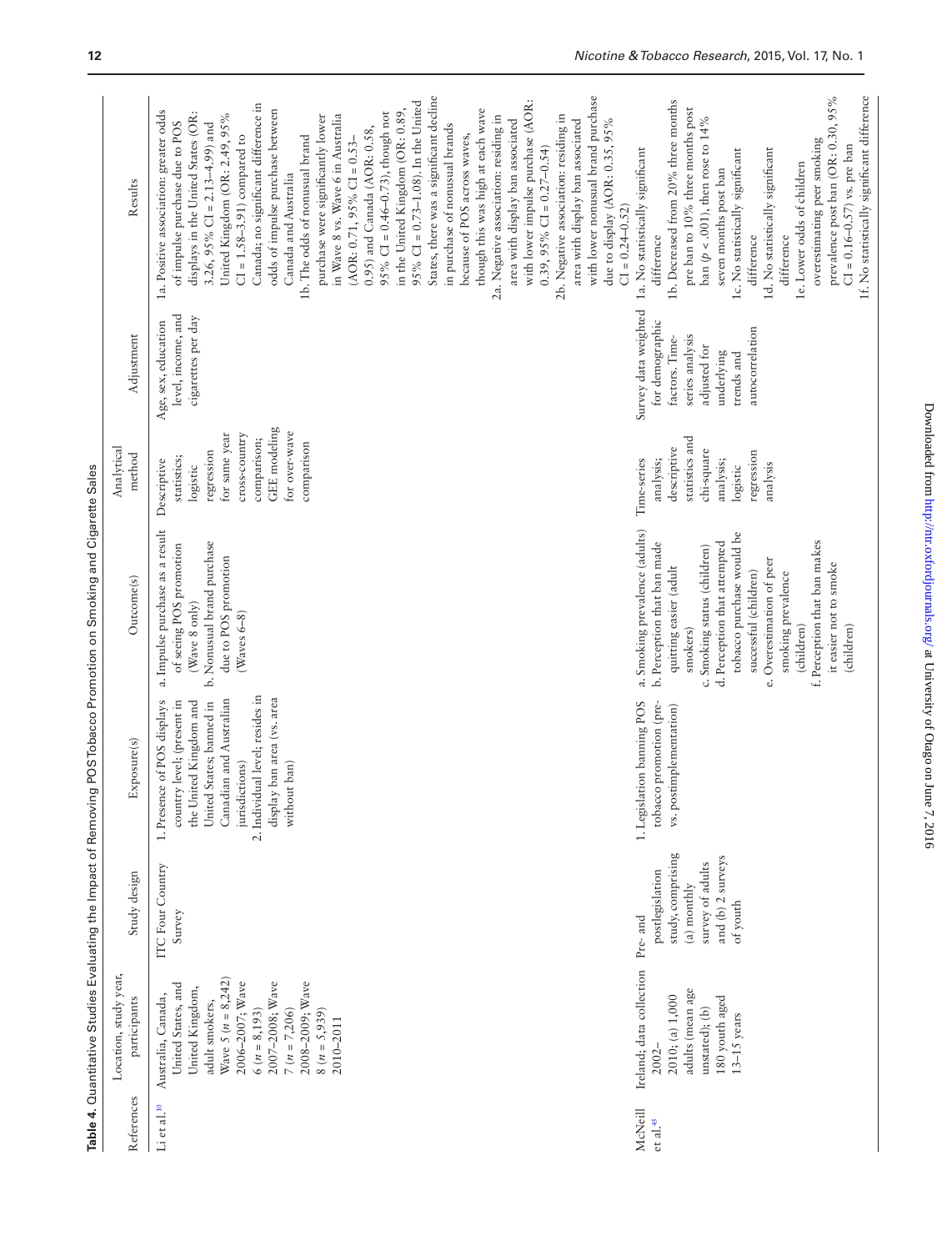| ٢ |
|---|
| ۲ |
|   |
| г |
|   |

| Table 4. Continued                      |                                                                                                                                                                             |                                                                                                        |                                                                                                                   |                                                                                                                                                                                                                                                                                                                                                                                                                             |                           |                                                                           |                                                                                                                                                                                                                                                                                                                                                                                                                                                                                                                                                                                                                                                                                                                            |
|-----------------------------------------|-----------------------------------------------------------------------------------------------------------------------------------------------------------------------------|--------------------------------------------------------------------------------------------------------|-------------------------------------------------------------------------------------------------------------------|-----------------------------------------------------------------------------------------------------------------------------------------------------------------------------------------------------------------------------------------------------------------------------------------------------------------------------------------------------------------------------------------------------------------------------|---------------------------|---------------------------------------------------------------------------|----------------------------------------------------------------------------------------------------------------------------------------------------------------------------------------------------------------------------------------------------------------------------------------------------------------------------------------------------------------------------------------------------------------------------------------------------------------------------------------------------------------------------------------------------------------------------------------------------------------------------------------------------------------------------------------------------------------------------|
| References                              | Location, study year,<br>participants                                                                                                                                       | Study design                                                                                           | Exposure(s)                                                                                                       | Outcome(s)                                                                                                                                                                                                                                                                                                                                                                                                                  | Analytical<br>method      | Adjustment                                                                | Results                                                                                                                                                                                                                                                                                                                                                                                                                                                                                                                                                                                                                                                                                                                    |
| Quinn<br>et al $^{47}$                  | nationwide sample<br>Ireland, 2006-2009;<br>( $n = 1,956$ in<br>2009) of retail<br>outlets                                                                                  | of cigarette-pack<br>postlegislation<br>study, analysis<br>sales data<br>Pre-and                       | 1. Legislation banning POS<br>tobacco promotion (pre-<br>vs. postimplementation)                                  | a. National-level retail<br>cigarette-pack sales                                                                                                                                                                                                                                                                                                                                                                            | Time-series<br>analysis   | Seasonality, trading-<br>variation, secular<br>day and cyclical<br>trends | 1a. No impact on retail cigarette pack<br>sales attributable to the legislation                                                                                                                                                                                                                                                                                                                                                                                                                                                                                                                                                                                                                                            |
| Lavik <sup>46</sup><br>Scheffels<br>and | approx. 900 adults<br>16-50 years (focus<br>Norway, 2009-2010;<br>(a) three surveys,<br>ex-smokers aged<br>62 smokers and<br>each survey; (b)<br>15-54 years for<br>groups) | study, comprising<br>(a) three surveys<br>postlegislation<br>focus groups<br>of adults; (b)<br>Pre-and | 1. Legislation banning POS<br>tobacco promotion (pre-<br>postimplementation)<br>vs.                               | a. Reported temptation to buy<br>made buying tobacco more<br>difficult (third survey only)<br>difficult (third survey only)<br>b. Perception that ban would<br>c. Perception that ban would<br>made brand choices more<br>tobacco when exposed to<br>make/has made smoking<br>make/has made quitting<br>d. Agreement that ban has<br>e. Agreement that ban has<br>POS displays (pre ban)<br>uptake more difficult<br>easier | Descriptive<br>statistics | Not applicable                                                            | easier to quit (55% pre ban vs. 39%<br>1d. 32% agreed ban had made it more<br>for daily smokers (27% pre ban vs.<br>1e. 20% agreed ban had made it more<br>1c. Overall agreement that ban would<br>nine months post ban). Same trend<br>significant difference by timepoint,<br>nonsmokers, lowest among daily<br>1a. 26% of smokers reported being<br>make uptake more difficult-no<br>of occasional smokers ( $p = .05$ )<br>thought the ban would make it<br>progressively lower proportion<br>tempted when exposed to POS<br>but agreement highest among<br>21% nine months post ban)<br>displays often or sometimes<br>1b. From timepoints 1-3, a<br>difficult to choose brand<br>difficult to buy tobacco<br>smokers |
|                                         |                                                                                                                                                                             |                                                                                                        | AOR = adjusted odds ratio; CI = confidence interval; GEE = generalized estimating equations; POS = point-of-sale. |                                                                                                                                                                                                                                                                                                                                                                                                                             |                           |                                                                           |                                                                                                                                                                                                                                                                                                                                                                                                                                                                                                                                                                                                                                                                                                                            |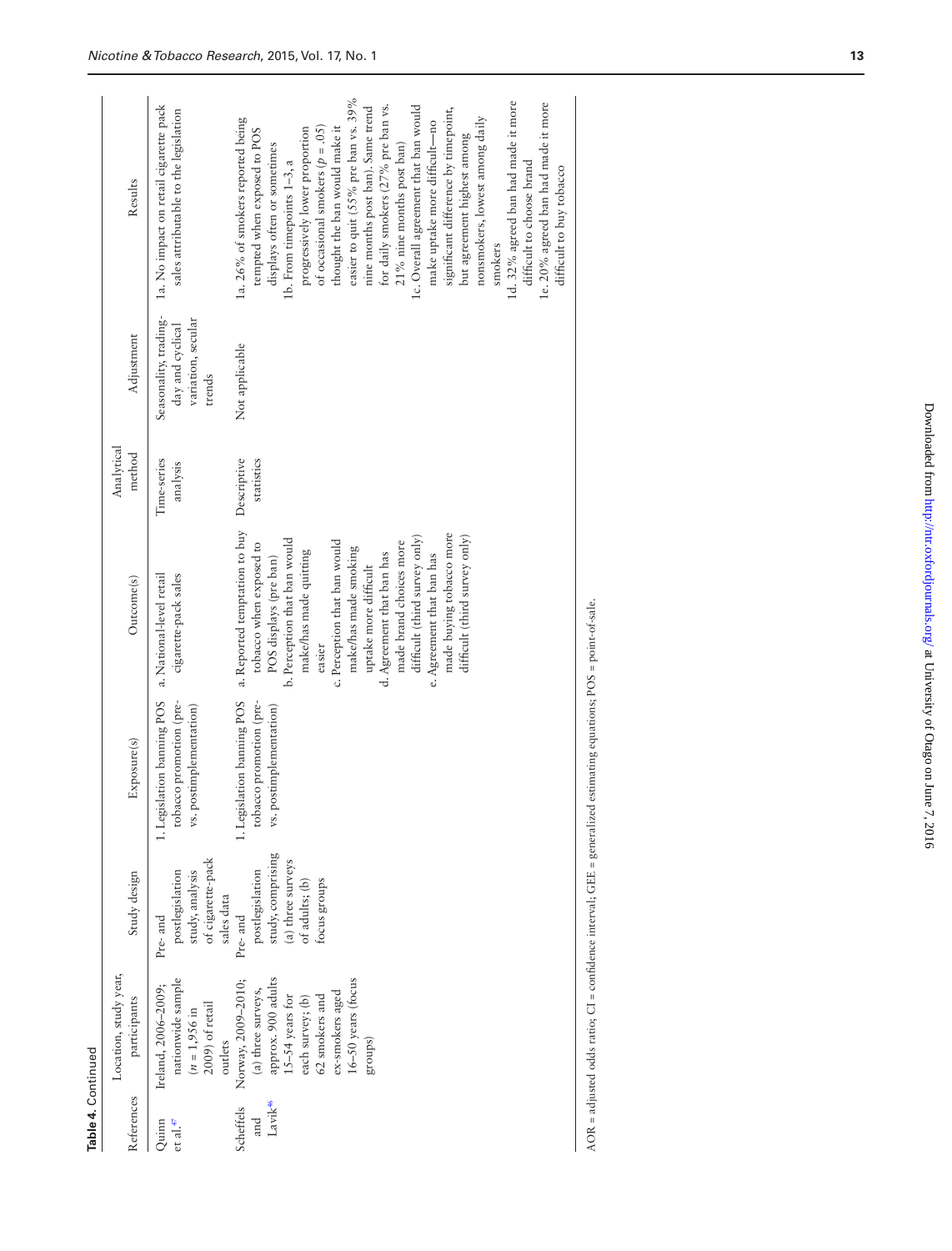in perceptions about smoking and lower rates of impulse tobacco purchasing. There was no evidence of a short-term impact of POS display bans on population-level smoking outcomes.

The multicountry prospective longitudinal study<sup>10</sup> provides good evidence of lower rates of impulse purchasing of tobacco in Canadian and Australian jurisdictions that have POS display bans, compared to the United Kingdom and United States. This was the case whether impulse purchasing was measured by direct self-report or by self-reported nonusual brand purchase. A strength of the study is its use of both country-level and individual-level exposure data, particularly because Australian states varied in the status of POS display bans at the time of data collection, and the findings were consistent regardless of the exposure measure used. The use of retrospective self-reported outcome measures is a limitation. It remains plausible that other differences between the countries' tobacco control policies may have influenced the results, though this is unlikely given that the survey questions were specifically worded to assess the role of POS promotion on purchasing.

The Norwegian study evaluated consumers' perceptions of the POS display ban implemented in January 2010[.46](#page-15-22) Around a quarter of smokers reported being tempted to buy tobacco when exposed to POS displays prelegislation, and most agreed the ban would make smoking uptake more difficult. Nine months post ban around 20% agreed the ban had made it more difficult to buy tobacco. Overall, the surveys provide a subjective indication of the impact of POS bans, given the reliance on self-reported perceptions of the ban and descriptive data analyses. In the qualitative component, some occasional and former smokers reported that the POS display ban could prevent impulse purchasing, and smoking initiation by reducing brand attachment, and denormalization of smoking. The semi-structured interview approach was appropriate for the research question and provides useful detail about possible mechanisms linking POS tobacco displays and smoking.

An Irish study examined survey data before and after a ban on POS displays and advertising in July 2009.<sup>45</sup> Post ban, children were significantly less likely to overestimate peer smoking prevalence compared to pre ban, which suggests that the removal of POS tobacco displays may contribute to the denormalization of tobacco products among children. The proportion of adult smokers who believed that the ban would make quitting easier increased from 10% three months post ban to 14% seven months post ban. No statistically significant changes in smoking behavior were observed, which is unsurprising given the short-term nature of this study and the small sample size for the surveys of children. The authors note that it was not possible to disentangle the independent effects of a POS display ban and a concurrent ban on in-store tobacco advertising on participants' responses. Secondly, other tobacco control measures such as annual tax increases on tobacco may have confounded the results. Lastly, the use of quota sampling (as opposed to random selection) may have introduced bias and may also limit the generalizability of the findings. Another Irish study examined retail cigarette sales data as the outcome measure and found no difference in the level of retail cigarette sales as a result of the display ban[.47](#page-15-23)

## **Qualitative Study**

An Australian study, comprising in-depth interviews and diary-style data collection with 31 smokers and attempting quitters, investigated how the tobacco retail environment affected tobacco purchases or smoking after the implementation of POS display bans.<sup>48</sup> Thematic analysis of interviews suggested that a decrease of environmental

smoking cues reduces temptation to smoke and contributes to lower smoking. However, even in the absence of POS tobacco promotions, participants reported that images of tobacco retailers, and of tobacco storage cupboards, triggered thoughts about smoking. The diary-style data indicated that, in a real-world situation, seeing a tobacco retailer often prompted smoking or tobacco purchase. Little detail on the sampling strategy was provided, making the sample representativeness difficult to ascertain.

## Assessment of Causality

The AORs reported in observational studies of children and young people ranged between 1.04 and 3.15 for smoking susceptibility, between 1.05 and 2.7 for experimental or ever-smoking, and between 1.57 and 3.50 for current smoking. In studies with adult smokers, the AORs ranged from 1.15 to 2.49 for impulse purchasing or self-reported smoking, from 2.11 to 3.88 for urge to purchase, and 0.27 to 0.32 for abstinence from smoking. The consistency of results—both internally within each study and across different countries, settings, study designs, and measures—provides further support for a causal association between POS tobacco promotion and smoking behavior and cognitions. Five studies were able to assess dose–response relationships, $11,30,34,39,43$  $11,30,34,39,43$  $11,30,34,39,43$  $11,30,34,39,43$  $11,30,34,39,43$  and of these, four provided strong evidence of a positive dose–response association between POS promotion exposure and smoking or smoking susceptibility. The remaining studies did not attempt to assess dose–response associations.

Two prospective cohort studies each found statistically significant associations between POS display exposure or sensitivity and smoking behavior over the follow-up period, providing good evidence of a temporal relationship. Further support for a temporal relationship is provided by the three studies that found statistically significant associations with POS promotion exposure and susceptibility among never-smokers. Smoking susceptibility is useful in terms of assessing causality since, for never-smokers, tobacco purchasing cannot plausibly have influenced exposure to POS tobacco promotion (therefore, the reverse causation explanation is not valid). One study used lagged analysis to control for tobacco purchasing behavior that occurred in the same time period as the exposure, though the results were marginally significant. The intervention studies provide evidence of the reversibility of the effect of POS tobacco promotion on impulse purchasing and on overestimating smoking prevalence. Significant associations between POS promotion exposure and measures such as prosmoking attitudes, urges to purchase, and unplanned tobacco purchases support the plausibility of a relationship between POS tobacco promotion and increased smoking, and the qualitative studies provide further support to this end.

## **Discussion**

Our study extends the work by Paynter and Edwards<sup>[11](#page-14-10)</sup> and reports similar findings, using an evidence base that is now much more extensive than that which existed prior to 2008. We identified a total of 18 quantitative studies and 2 qualitative studies, each of which reported results consistent with a positive association between exposure to POS tobacco promotion and smoking.

In terms of research with children and youth, we reviewed nine studies that were heterogeneous in their design, study location, and exposure and outcome measures, similar to the range reviewed by Paynter and Edwards.<sup>11</sup> Both reviews found that the majority of evidence indicated a positive association between exposure to POS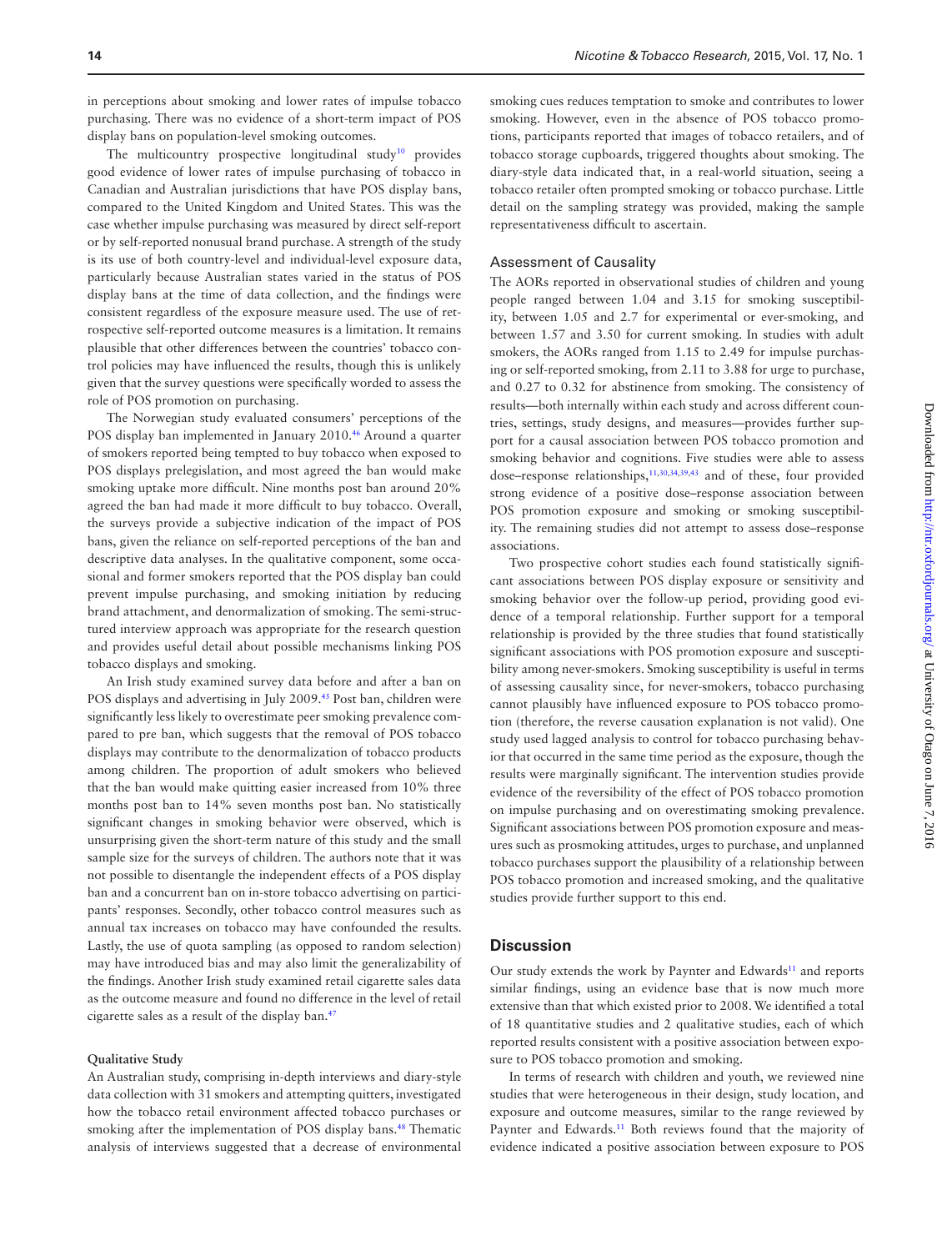tobacco promotion and smoking, regardless of whether the outcome was prosmoking attitudes, smoking susceptibility, smoking status, or school smoking prevalence. The 2009 review reported *OR*s for daily or current smoking ranging from 1.1 to 3.0, for ever-smoking from 1.1 to 2.0, and for susceptibility from 1.3 to 1.6, which are consistent with those in studies we have reviewed. The main difference between our review and Paynter and Edwards' is that the recent studies appear to provide even stronger evidence of an association than those reviewed by Paynter and Edwards.<sup>11</sup> Firstly, smoking status was the most common outcome examined in the earlier studies, which limited conclusions regarding the direction of the association: starting to smoke could plausibly cause more store visits or greater awareness of POS tobacco promotion. However, more of the recent studies examined susceptibility among never-smokers. Evidence of an association between POS promotion and susceptibility is particularly compelling because, since these individuals are not smoking, tobacco purchasing behavior cannot have caused more exposure to POS tobacco promotion. Secondly, no studies in the 2009 review assessed dose–response relationships, whereas five of the studies we reviewed did, of which four were consistent with a dose–response association.

Regarding research with adult smokers, a comparison of this evidence between the two reviews is limited since only two adult studies were included in the 2009 review, one of which was an experimental study that included a craving outcome measure<sup>49</sup> not used in any of the more recent studies. We identified five quantitative studies and one qualitative study with adult smokers; each study suggested that exposure to POS tobacco promotion was associated with increased risk of smoking, impulse purchasing of tobacco, or having an urge to buy tobacco. While strengths of these studies include "real-world" retail settings, they used subjective outcome measures and descriptive statistical analyses, and there is a need for more research in this area. Only one provided robust evidence consistent with a causal relationship, since it met criteria for both a dose–response association and a temporal relationship[.43](#page-15-19)

To our knowledge, our review provides the first analysis of the available evidence examining the impact of POS tobacco display bans. A cross-country comparison of smoking survey data suggests that there are lower rates of impulse purchase of tobacco in jurisdictions that have implemented POS display bans. Evidence also suggests that the introduction of POS display bans may contribute to a decrease in children's perception of peer smoking prevalence, which has important implications for the denormalization of tobacco. To date, there is no evidence that POS display bans have reduced smoking prevalence, though this is unsurprising given no studies have yet assessed outcomes over a period of more than a year post ban. Bans on POS tobacco displays and promotion are likely to affect smoking behavior through the denormalization of tobacco and by providing a supportive environment for smokers to quit. Thus, any impact on smoking as a result of these processes is likely to be observed over a longer term period.

Tobacco industry-funded reports published since Paynter and Edwards['11](#page-14-10) review have claimed that the evidence for an association between POS tobacco marketing and smoking is methodologi-cally flawed (B. Gunter, unpublished data).<sup>[12](#page-14-11),13</sup> The criticisms in these industry-funded reports center on (a) the validity and reliability of the exposure and outcome measures, (b) the "small" effect sizes and nonstatistically significant results, (c) a lack of "real-world" research, and (d) a lack of randomized controlled trials. However, many of these assertions are inaccurate and do not appear to consider epidemiological principles.

In fact, several of the exposure measures used have been previously validated.[50](#page-15-26) In any epidemiological research, the crucial consideration is whether any inaccuracy related to the exposure is in some way systematically associated with the outcome, as such a bias could account for the observed associations. The fact that smoking susceptibility was used as an outcome in several studies largely overcomes this potential bias, since it is highly unlikely that susceptible never-smokers and nonsusceptible never-smokers differ in the accuracy of their reporting of store-visit frequency. The use of nonbehavioral outcome measures, such as attitudes and perceptions about smoking, has also received criticism. However, tobacco industry documents themselves suggest the importance of influencing perceptions about smoking as a mechanism to recruit new smokers.<sup>51</sup> The validity of the smoking susceptibility measure in particular has been questioned, despite evidence that this measure is a significant predictor of smoking behavior among never-smokers over a 4-year period.<sup>36</sup> Industry-funded reports have attempted to argue that the limitations associated with exposure and outcome measures used in this body of research render the evidence flawed. In fact, from an epidemiological perspective, the consistency of findings across different study designs and measures provides highly convincing evidence to support the association between POS tobacco promotion and smoking.

One industry-funded report criticizes the effect sizes that have been found,<sup>12</sup> yet while these may be considered small to moderate, effects such as these accumulate to produce meaningful outcomes at a population level. Furthermore, it is plausible that the existing research may underestimate the true effect size, which may also account in part for some of the nonstatistically significant results. Studies may underestimate or fail to detect an association where the exposure to a risk factor is homogenous in a population, such as in the case of ubiquitous POS tobacco promotion.<sup>52</sup> Other studies we reviewed are likely to have provided a conservative estimate of the true association, such as those by Henriksen et al.<sup>39</sup> (differential loss to follow-up) and Burton et al.<sup>41</sup> (exclusion of same-time-period impulse purchases). The use of unplanned purchasing as an outcome is likely to provide a conservative estimate of an association, since these purchases by their very nature are likely to be underreported. Several studies were conducted in jurisdictions with prohibitions on in-store tobacco advertising and promotion, other than POS displays, which suggests that stronger associations may be found in countries with more extensive retail tobacco advertising.

Criticisms have also been made both in terms of the lack of "real-world" research and the lack of randomized controlled trials. However, there is an emerging body of "real-world" research conducted using EMA, diary-style and postpurchase interview protocols, which provide valuable data. Studies using these more novel methods have produced data supporting the same conclusions as those arising from studies using more traditional methodologies. Randomized controlled trials may be an especially rigorous study design in terms of showing causal relationships, yet these would be extremely difficult to conduct in this area given that smoking outcomes in two similar communities, which differ only in terms of POS marketing legislation would need to be compared, and retailers persuaded to take part in a study where they agreed to be assigned at random to having POS displays removed. These conditions would be difficult to meet, particularly as there will be a perception that participation could result in competitive disadvantage and reduced sales and income. However, the experimental study design by Kim et al.[32](#page-15-12) is as close to a randomized controlled trial as is feasible and provides good evidence that banning POS tobacco promotion may be associated with lower risk of tobacco purchasing among youth.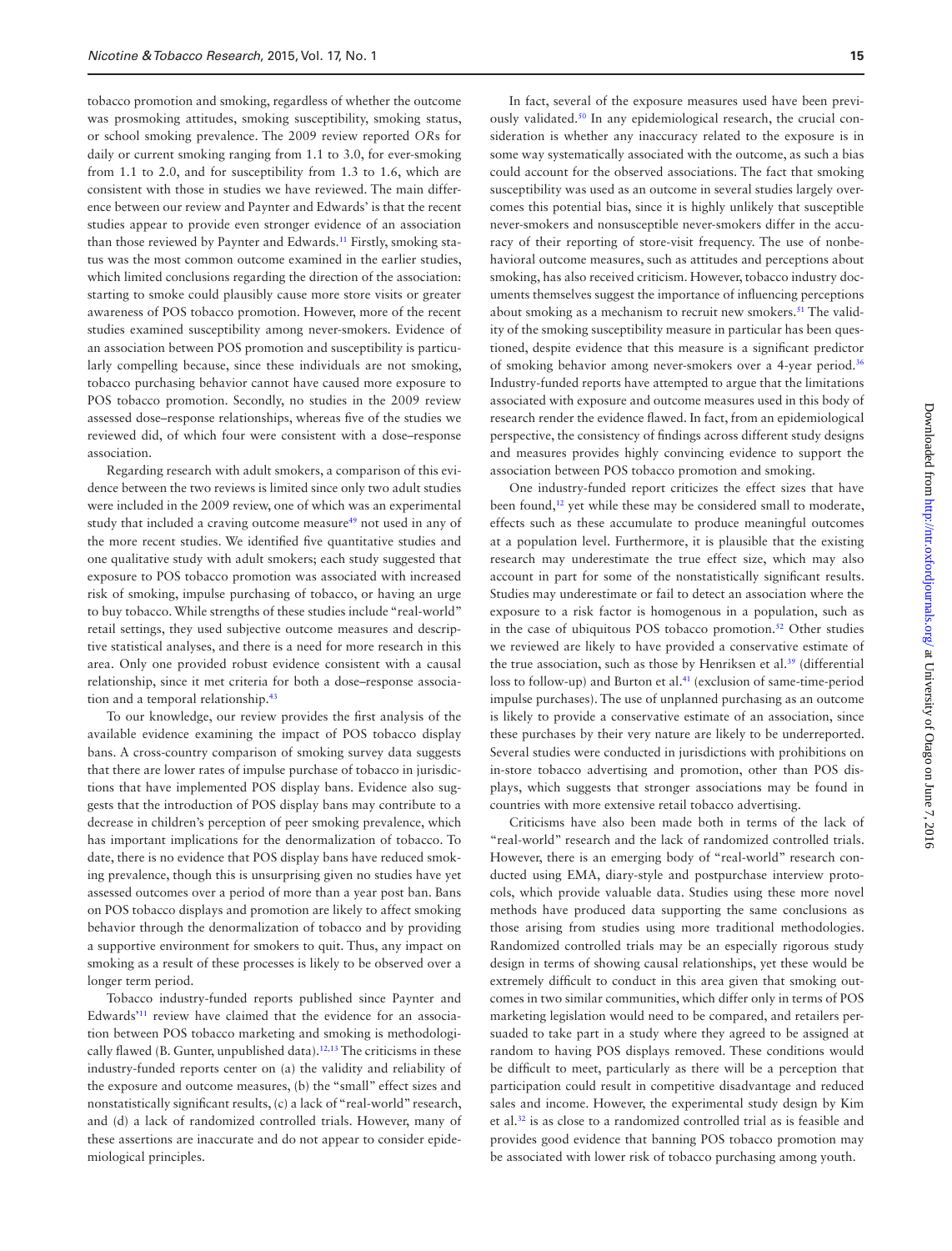Some limitations to the existing evidence should be noted. Studies carried out in jurisdictions with few or no restrictions on retail marketing of tobacco do not enable us to disentangle the independent effect of the POS display on smoking outcomes from the overall effect of in-store tobacco promotion. The majority of existing research is cross-sectional, and further prospective studies are needed to strengthen the evidence of a causal association. Most of the studies controlled for a comprehensive range of confounding factors though, as with any observational research, it is possible that an uncontrolled confounding factor, such as greater access to tobacco retail outlets, may have impacted the results. More research on the relationship between POS promotion and quitting-related outcomes is needed. There is also a need for longer term evaluations of the impact of POS display bans, as no studies have yet been published examining outcomes beyond 12 months. Further research in this area will be invaluable for countries that have not yet implemented POS display bans. Three studies we reviewed consisted of qualitative research, and in all qualitative studies, there is the potential for power relationships between researchers and participants to have affected participants' expressed views. As a behavior that has become less socially desirable, participants may tend to attribute responsibility for their smoking toward environmental cues such as tobacco displays when discussing their opinions with an interviewer. Equally possible is the "third-person effect"<sup>53</sup> in which participants tend to underestimate any influence of environmental factors on their own behavior while acknowledging that the same effects are likely to impact on others' behavior. However, the importance of qualitative studies is in the detail they provide about possible mechanisms underpinning a relationship between POS tobacco promotion and smoking, rather than evidence of an association.

In conclusion, the existing evidence supports a positive association between exposure to POS tobacco promotion and smoking. The evidence supporting a causal association has increased, with a number of studies having demonstrated findings consistent with a dose–response relationship, a temporal sequence between exposure and outcome, a high level of consistency of results across different study methodologies, locations and the use of different measures, and some evidence of reversibility of the association. This review provides evidence that supports the continuation of POS tobacco display bans in those jurisdictions where such legislation has been introduced and should encourage similar policies in jurisdictions still to implement a POS display ban.

## **Supplementary Material**

[Supplementary Appendix](http://ntr.oxfordjournals.org/lookup/suppl/doi:10.1093/ntr/ntu168/-/DC1) can be found online at [http://www.ntr.](http://ntr.oxfordjournals.org/lookup/suppl/doi:10.1093/ntr/ntu168/-/DC1) [oxfordjournals.org](http://ntr.oxfordjournals.org/lookup/suppl/doi:10.1093/ntr/ntu168/-/DC1)

## **Funding**

LR is supported by an NZ Lottery Health Research PhD Scholarship, with additional project funding from NZ Asthma Foundation. LM is supported by research funding from the Cancer Society of New Zealand.

# **Declaration of Interests**

*None declared.*

# **Acknowledgment**

We wish to thank Professor Richard Edwards for helpful comments on an earlier draft of this manuscript.

## **References**

- <span id="page-14-0"></span>1. Feighery EC, Ribisl KM, Schleicher NC, Clark PI. Retailer participation in cigarette company incentive programs is related to increased levels of cigarette advertising and cheaper cigarette prices in stores. *Prev Med*. 2004;38:876–884.
- <span id="page-14-1"></span>2. Pollay RW. More than meets the eye: on the importance of retail cigarette merchandising. *Tob Control*. 2007;16:270–274.
- <span id="page-14-2"></span>3. Federal Trade Commission. *Cigarette Report for 2011*. Washington, DC: US Federal Trade Commission; 2013. [http://www.ftc.gov/reports/federal](http://www.ftc.gov/reports/federal-trade-commission-cigarette-report-2011)[trade-commission-cigarette-report-2011](http://www.ftc.gov/reports/federal-trade-commission-cigarette-report-2011). Accessed December 19, 2013.
- <span id="page-14-3"></span>4. Bloom PN. Role of slotting fees and trade promotions in shaping how tobacco is marketed in retail stores. *Tob Control*. 2001;10:340–344.
- <span id="page-14-4"></span>5. Lavack AM, Toth G. Tobacco point-of-purchase promotion: examining tobacco industry documents. *Tob Control*. 2006;15:377–384.
- <span id="page-14-5"></span>6. Euromonitor International. *Tobacco in New Zealand*. London, UK: Passport: Euromonitor International; 2012.
- <span id="page-14-6"></span>7. Carter OB, Mills BW, Donovan RJ. The effect of retail cigarette pack displays on unplanned purchases: results from immediate postpurchase interviews. *Tob Control*. 2009;18:218–221.
- <span id="page-14-7"></span>8. British American Tobacco. Annual Report 2012; 2012. [http://www.bat.](http://www.bat.com/group/sites/uk__3mnfen.nsf/vwPagesWebLive/DO52AK34/$FILE/medMD962MGH.pdf?openelement) [com/group/sites/uk\\_\\_3mnfen.nsf/vwPagesWebLive/DO52AK34/\\$FILE/](http://www.bat.com/group/sites/uk__3mnfen.nsf/vwPagesWebLive/DO52AK34/$FILE/medMD962MGH.pdf?openelement) [medMD962MGH.pdf?openelement](http://www.bat.com/group/sites/uk__3mnfen.nsf/vwPagesWebLive/DO52AK34/$FILE/medMD962MGH.pdf?openelement). Accessed December 19, 2013.
- <span id="page-14-8"></span>9. Philip Morris International. *2012 Annual Report*. New York: Philip Morris International; 2012. [http://investors.pmi.com/phoenix.](http://investors.pmi.com/phoenix.zhtml?c=146476&p=irol-reportsannual) [zhtml?c=146476&p=irol-reportsannual](http://investors.pmi.com/phoenix.zhtml?c=146476&p=irol-reportsannual). Accessed online December 19, 2013.
- <span id="page-14-9"></span>10. Li L, Borland R, Fong GT, Thrasher JF, Hammond D, Cummings KM. Impact of point-of-sale tobacco display bans: findings from the International Tobacco Control Four Country Survey. *Health Educ Res*. 2013;28:898–910.
- <span id="page-14-10"></span>11. Paynter J, Edwards R. The impact of tobacco promotion at the point of sale: a systematic review. *Nicotine Tob Res*. 2009;11:25–35.
- <span id="page-14-11"></span>12. Basham P. *Submission to the Ministry of Health's Consultation on the Proposal to Ban Tobacco Retail Displays in New Zealand*. London, UK: Democracy Institute; 2010.
- <span id="page-14-12"></span>13. Keegan W. *Analysis of Consumer Survey Evidence Relevant to the Display Ban Requirement in England*. New York, NY: Keegan & Company LLC; 2010.
- <span id="page-14-13"></span>14. Adams ML, Jason LA, Pokorny S, Hunt Y. Exploration of the link between tobacco retailers in school neighborhoods and student smoking. *J Sch Health*. 2013;83:112–118.
- 15. Johns M, Sacks R, Rane M, Kansagra SM. Exposure to tobacco retail outlets and smoking initiation among New York City adolescents. *J Urban Health*. 2013;90:1091–1101.
- 16. Kirchner TR, Cantrell J, Anesetti-Rothermel A, Ganz O, Vallone DM, Abrams DB. Geospatial exposure to point-of-sale tobacco: real-time craving and smoking-cessation outcomes. *Am J Prev Med*. 2013;45:379–385.
- 17. Loomis BR, Kim AE, Busey AH, Farrelly MC, Willett JG, Juster HR. The density of tobacco retailers and its association with attitudes toward smoking, exposure to point-of-sale tobacco advertising, cigarette purchasing, and smoking among New York youth. *Prev Med*. 2012;55:468–474.
- 18. McCarthy WJ, Mistry R, Lu Y, Patel M, Zheng H, Dietsch B. Density of tobacco retailers near schools: effects on tobacco use among students. *Am J Public Health*. 2009;99:2006–2013.
- 19. West JH, Blumberg EJ, Kelley NJ, et al. Does proximity to retailers influence alcohol and tobacco use among Latino adolescents? *J Immigr Minor Health*. 2010;12:626–633.
- <span id="page-14-14"></span>20. Dubray JM, Schwartz RM, Garcia JM, Bondy SJ, Victor JC. Vendor compliance with Ontario's tobacco point of sale legislation. *Can J Public Health*. 2009;100:109–112.
- 21. Quedley M, Ng B, Sapre N, et al. In sight, in mind: retailer compliance with legislation on limiting retail tobacco displays. *Nicotine Tob Res*. 2008;10:1347–1354.
- 22. Widome R, Brock B, Noble P, Forster JL. The relationship of point-of-sale tobacco advertising and neighborhood characteristics to underage sales of tobacco. *Eval Health Prof*. 2012;35:331–345.